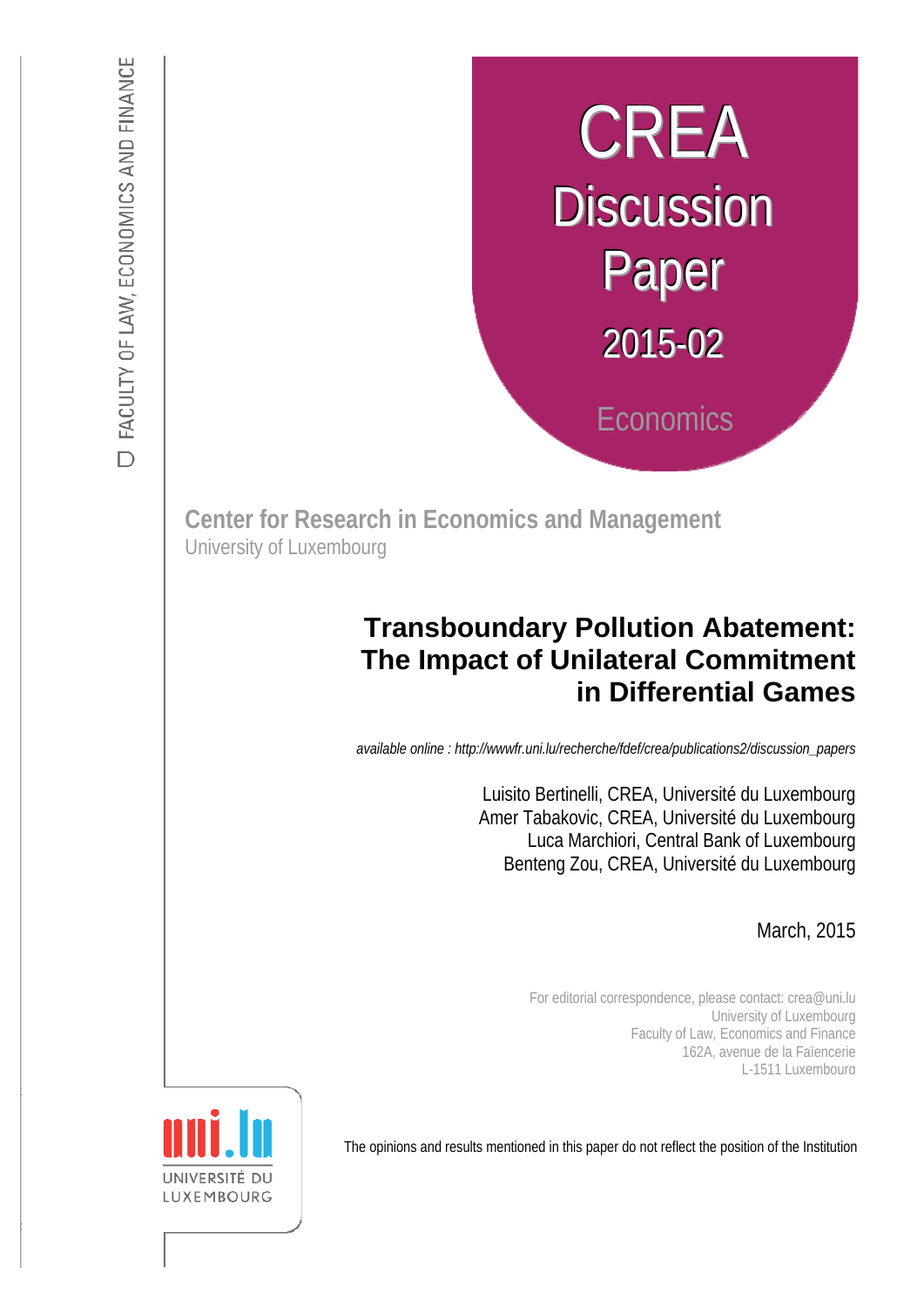# Transboundary Pollution Abatement: The Impact of Unilateral Commitment in Differential Games *∗*

Luisito Bertinelli<sup>†</sup> Luca Marchiori<sup>‡</sup> Amer Tabakovic<sup>§</sup> Benteng Zou<sup>¶</sup>

Abstract. The present study explores the strategic interactions of countries setting pollution abatement policies in a dynamic two-player game. To reach a common target of environmental quality, countries can choose to commit to a stream of pollution abatement right from the beginning of the game or decide upon abatement at each moment in time. Most of the literature studies homogenous strategies, where no country or all countries commit to a (same) predefined policy. The main novelty of this paper resides in the introduction of heterogeneous strategies, where only one country commits to a specific abatement policy and which is actually the kind of strategic behavior currently observed among large pollution nations. We find that the pollution level can be lower under heterogenous than under homogenous strategies. A stringent environmental quality target will induce the committed player to produce an abatement effort that more than compensates the free-riding attitude of the non-committed player.

Keywords: Heterogeneous strategies, differential games, transboundary pollution, abatement. JEL Classification: Q55, C61, Q59

*<sup>∗</sup>*This research paper was initiated while Luca Marchiori was researcher at the University of Luxembourg. The research presented here does not necessarily reflect the views and opinions of the Central Bank of Luxembourg.

<sup>†</sup>CREA, Universite du Luxembourg. E-mail: luisito.bertinelli@uni.lu. ´

<sup>‡</sup>Current Affiliation: Central Bank of Luxembourg. E-mail: marchioriluca@gmail.com.

<sup>§</sup>CREA, Universite du Luxembourg. E-mail: amer.tabakovic@uni.lu ´

<sup>¶</sup>Corresponding author. CREA, Universite du Luxembourg, 162A, avenue de la Faencerie L-1511 Luxembourg. ´ E-mail: benteng.zou@uni.lu.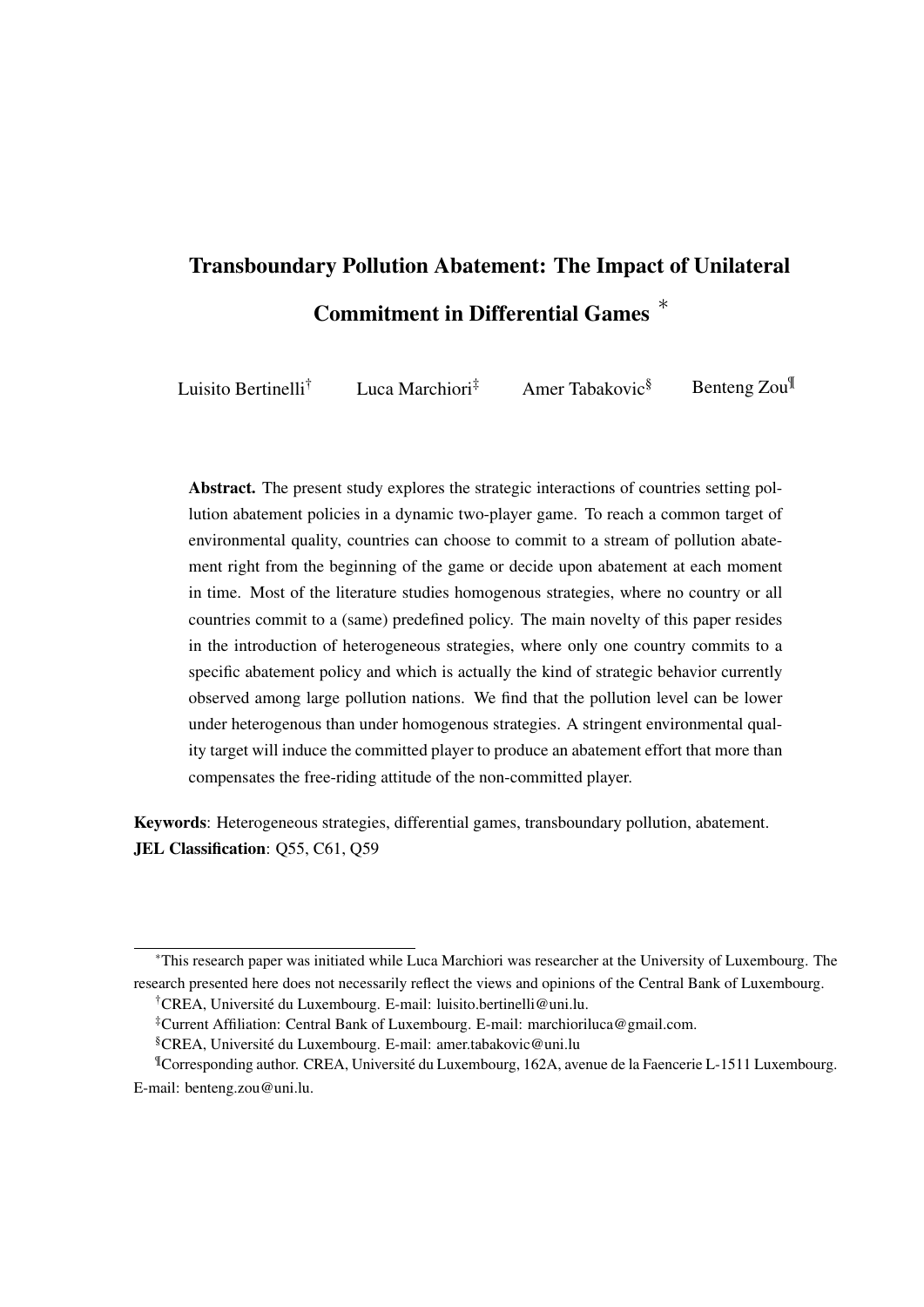## 1 Introduction

The present paper studies whether unilateral action to cut greenhouse gas (GHG) emissions necessarily leads to a higher global pollution level than a coordinated behavior among countries. To address this question we develop a finite-horizon differential game and apply the concept of *heterogeneous strategies*, which allows one player to follow an open-loop strategy, while the other player follows a Markovian strategy. In addition to delivering a stationary solution, this concept allows us to study the transitional dynamics of the game.

Thus far, the potential consequences of unilateral action in climate regulation have been largely neglected in the dynamic games literature. The latter considers essentially cases in which both players follow *homogeneous strategies*, i. e., strategies where either both players play open-loop strategies or both play Markovian strategies.<sup>1</sup> In fact, ever since the critique of open-loop strategies by van der Ploeg and de Zeeuw (1992) and Dockner and Sorger (1996), the dominant approach has been one in which both players adopt a Markovian strategy. According to these authors, open-loop strategies lack realism and underestimate the negative effects of uncoordinated actions. They conclude that open-loop strategies in environmental games have only a role as a benchmark. More recently, Long (2010, p. 3) follows the same line reckoning that 'in analyzing dynamic games, one should try where possible to find an equilibrium in Markov-perfect (feedback) strategies'.

Since climate change is a global problem and since in order to be effectively addressed it requires joint action of many (if not all) countries, the discussion in public and academic circles has predominantly revolved around the question of an appropriate design of an international agreement. The choice to model dynamic environmental games of emission reduction with homogeneous strategies may therefore be attributed to an implicit focus on an international agreement as the only possible answer to the global climate problem. From this perspective a homogeneous strategy where both players play open-loop would coincide with a world in which a binding international agreement exists - a scenario that despite the numerous international climate conferences has not been attained yet.<sup>2</sup> By contrast, a homogeneous strategy where both players play Markovian strategies has been viewed to best reflect the current situation

<sup>&</sup>lt;sup>1</sup>See Long (2010) for a complete survey about the application of differential games in economics studies. And the early contribution about choice of strategy space can be found in the seminal paper of Reinganum and Stokey (1985).

<sup>&</sup>lt;sup>2</sup>Reasons for the lack of efficient action so far can be traced back to a number of difficulties in setting up efficient policies in light of climate change. Many of those that may have contributed to the dead end of negotiations so far have been highlighted by experts from the IPCC (IPCC (1995), Aflaki (2013)), as e.g., disagreements on the long term consequences of GHG emissions on climate (and the ensuing costs) or the asymmetric divide of costs of climate change and benefits of mitigation thereof.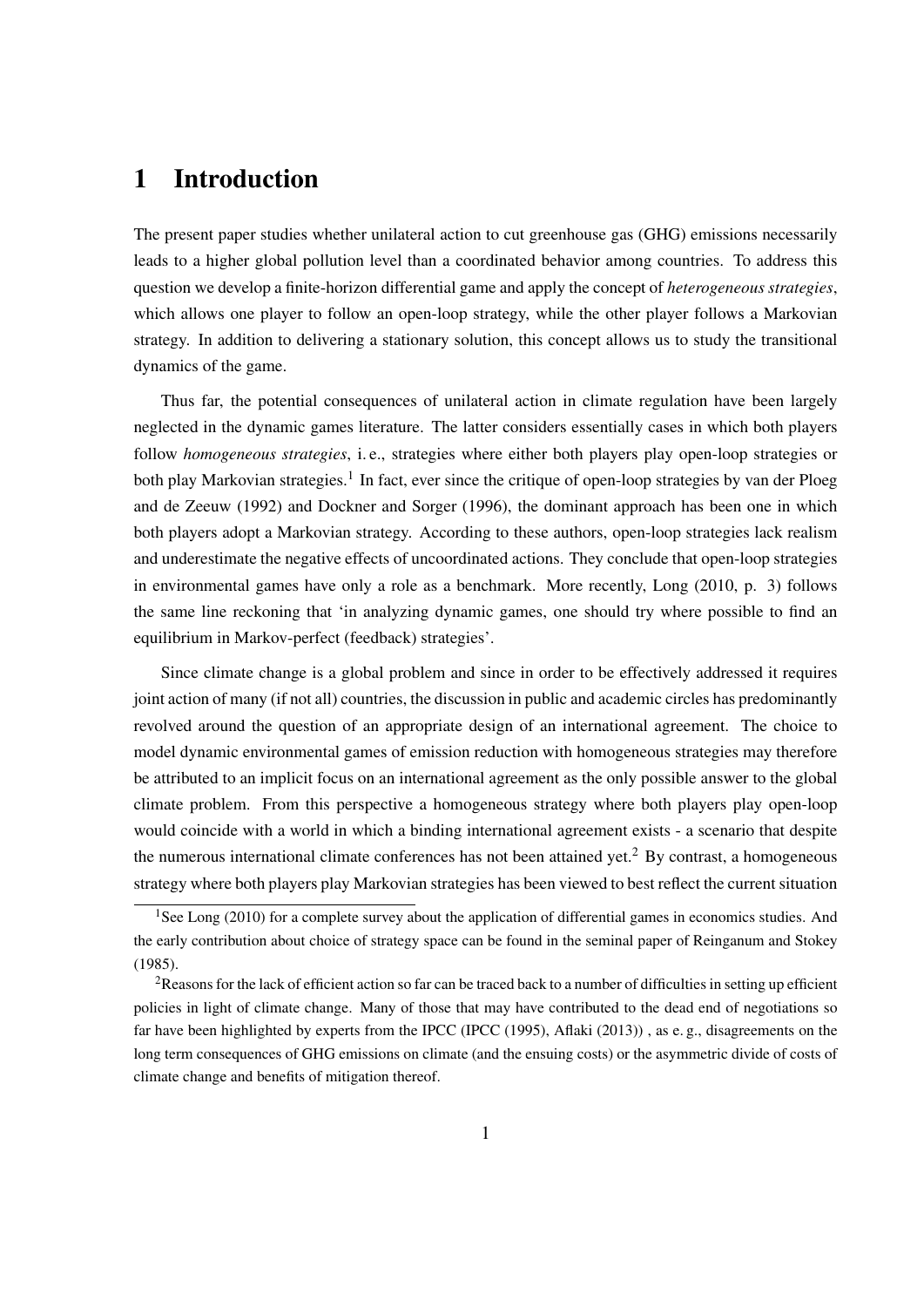where no such international agreement exists.

However, in recent years several countries have announced commitments to unilateral action to cut emissions. The European Union (EU) heads of state and government, at the European Council meeting in March 2007, emphasized the EU's determination to unilaterally reduce its emissions. More precisely, the EU country representatives committed to a unilateral 20 per cent (resp. 40 per cent) reduction in GHG emissions compared to 1990 levels by 2020 (resp. 2030). The EU's unilateral commitment to reduce emissions has been adopted by its legislation. Similar measures have been announced by several other countries. For example, Australia's government commits to unconditionally reducing its emissions by 5 per cent compared to 2000 levels by 2020, and 15 per cent by 2020 if there is a global agreement under which major developing economies commit to substantially restraining their emissions and advanced economies take on commitments comparable to Australia's. More recently, China and the US (the two largest polluter in the world) have come to an agreement, where the US would cut its emissions 26 to 28 per cent below their 2005 levels by 2025, and China commits to get 20 per cent of its energy from non-fossil-fuel sources by 2030, and to peak its overall carbon dioxide emissions that same year.

In light of these recent developments, the aforementioned use of a homogeneous strategy appears ill-suited to study the consequences of unilateral commitment in this kind of collective action problem. The present paper contributes to the literature by explicitly addressing the fact that countries may take unilateral actions and analyzing the consequences thereof in a stylized model.

To that purpose, we set up a two-player finite-horizon differential game and allow for different strategic behavior in terms of pollution abatement policies. In particular, each player (country) chooses the pollution abatement, i. e., emission reduction, that maximizes its utility. Countries share the same state of pollution, and benefit from their own as well as from the other player's abatement policies. In the model, emissions are exogenous and countries choose their abatement effort, which can be interpreted as countries choosing net emissions. Unlike the existing literature, which focuses on *homogeneous* strategies, here, the players are not confined to adopt the same strategy space. Rather, we introduce the possibility of *heterogeneous* strategies, i. e., a game in which one country commits to a stream of abatement efforts while the other one decides upon its abatement at each moment in time.<sup>3</sup>

The strategy of the open-loop player, however, differs from the classical case where both players adopt open-loop strategies. Rather than being passive and simply taking as given the other player's strategy, here, the open-loop player adapts her strategy, at the beginning of the game, to the possible updating the rival player may take. We refer to this as an *anticipating open-loop strategy*. For an

<sup>&</sup>lt;sup>3</sup>Our heterogeneous strategy setting should be distinguished from an asymmetric setting where both players still adopt the same strategy space (e.g. Markovian) but do not take the same action. For example, Reinganum (1981) develops a model, where two identical players play *asymmetric* Markovian strategies.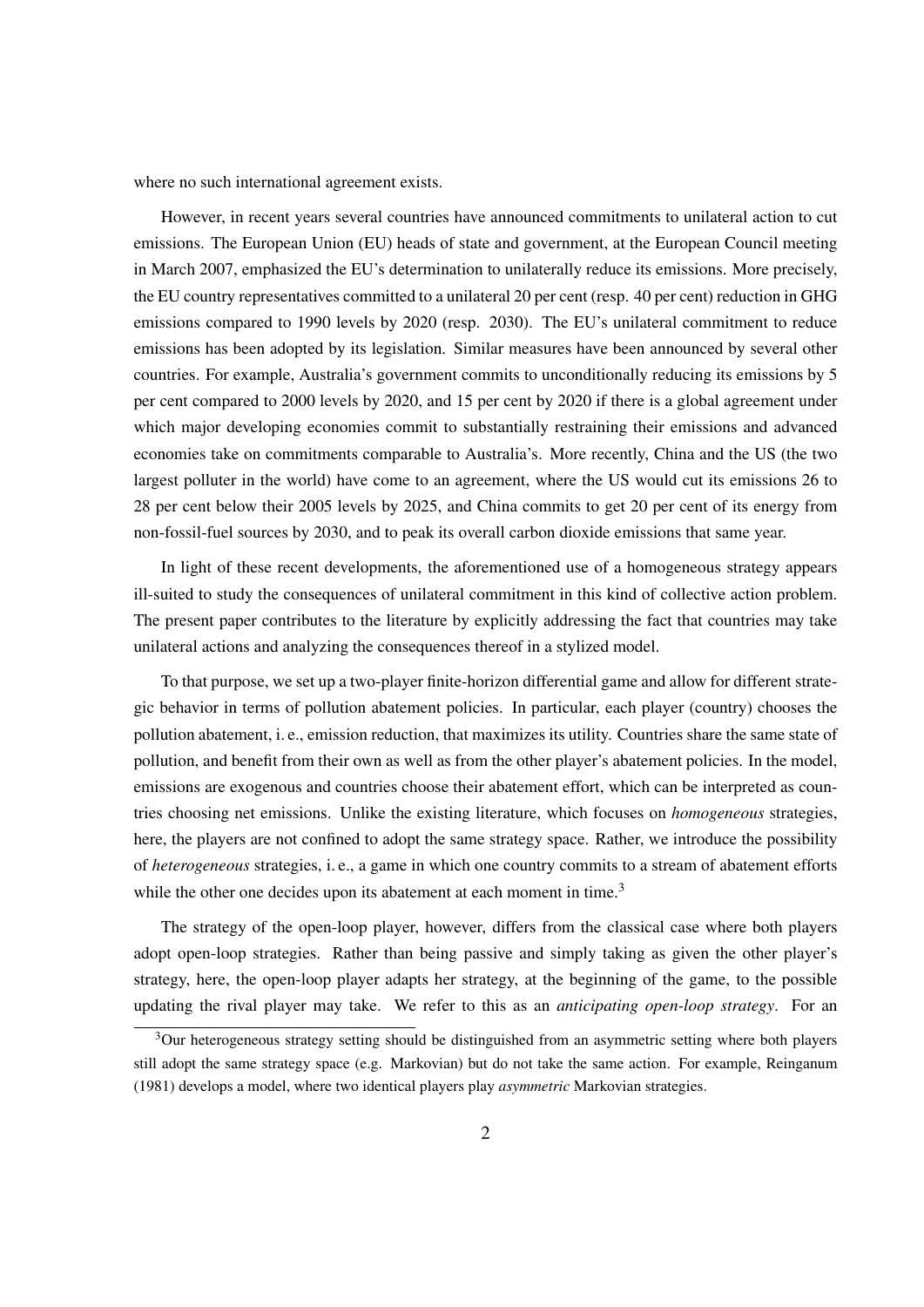infinite time horizon, this type of heterogeneous strategies may admit a subgame-perfect nondegenerate Markovian Nash Equilibrium. The great advantage of this strategy is that, in addition to the stationary path, it allows us to study short-run trajectories, which usually are not subgame perfect.<sup>4</sup>

Previous research that considers the effects of *unilateral emission reductions*, defined as the emission level below what the best response in Nash equilibrium would commend, has been scarce and most of it adopts a static approach. One of the first studies analyzing the effects of unilateral emissions reduction on total emissions in a static environmental game is Hoel (1991). The author finds that unilateral reduction of emissions may in fact lead to an increase in total emissions and also reduce total global welfare. The precise effect depends on whether the setting of the game is non-cooperative or cooperative; and if cooperative, on whether an agreement is reached or not. Other static approaches are Fankhauser and Kverndokk (1996), Pereau and Tazdait (2001) and Brechet et al. (2008). In contrast, Zagonari (1998) compares the long-run effect of unilateral initiatives on the level of pollution in a static game and on the stock of pollution in a dynamic game. He finds that in the static framework coordinating pollution strategies always leads to a lower level of pollution than unilateral initiatives. In contrast, when the setting of the game is dynamic, appropriate unilateral initiatives may lead to a stock of pollution lower than in the coordinating equilibrium. However, in his model unilateral initiatives merely refer to the ability of environmental groups to change the representative agent's preferences toward either consumption, the environment or the future generations. The game continues to be played in homogeneous strategies where both players follow Markovian strategies and conditions on the aforementioned preference parameters are established such that the stock of pollution is lower than under a coordination of strategies.

The present study contributes to and extends the previous literature by introducing a *dynamic* games approach with *heterogeneous* strategies to address the consequences of *unilateral commitment*. Given that climate outcomes are determined by global emissions, from the point of view of any single country, efforts to reduce emissions unilaterally appear a waste of resources. On the one hand, the well-known 'tragedy of the commons' result predicts that the welfare of citizens of a unilaterally acting country should worsen. On the other hand, following unilateral efforts to cut emissions, total emissions might, nevertheless, be higher compared to a world in which both countries play Markovian strategies.

The introduction of heterogeneous strategies (meaning that the two players choose actions from different strategy spaces) is an attempt to better map the recent announcements of unilateral measures to reduce emissions into a theoretical model. To study the consequences of unilateral commitment we start from the premise that countries have agreed on a common long-term valuation of environmental quality (i.e. they have a common target of environmental value). The Copenhagen Accord, negotiated at the Copenhagen Climate Conference in 2009, formulates the need to limit global temperature increase

<sup>&</sup>lt;sup>4</sup>More details on our heterogeneous strategy setting are provided in Section 3.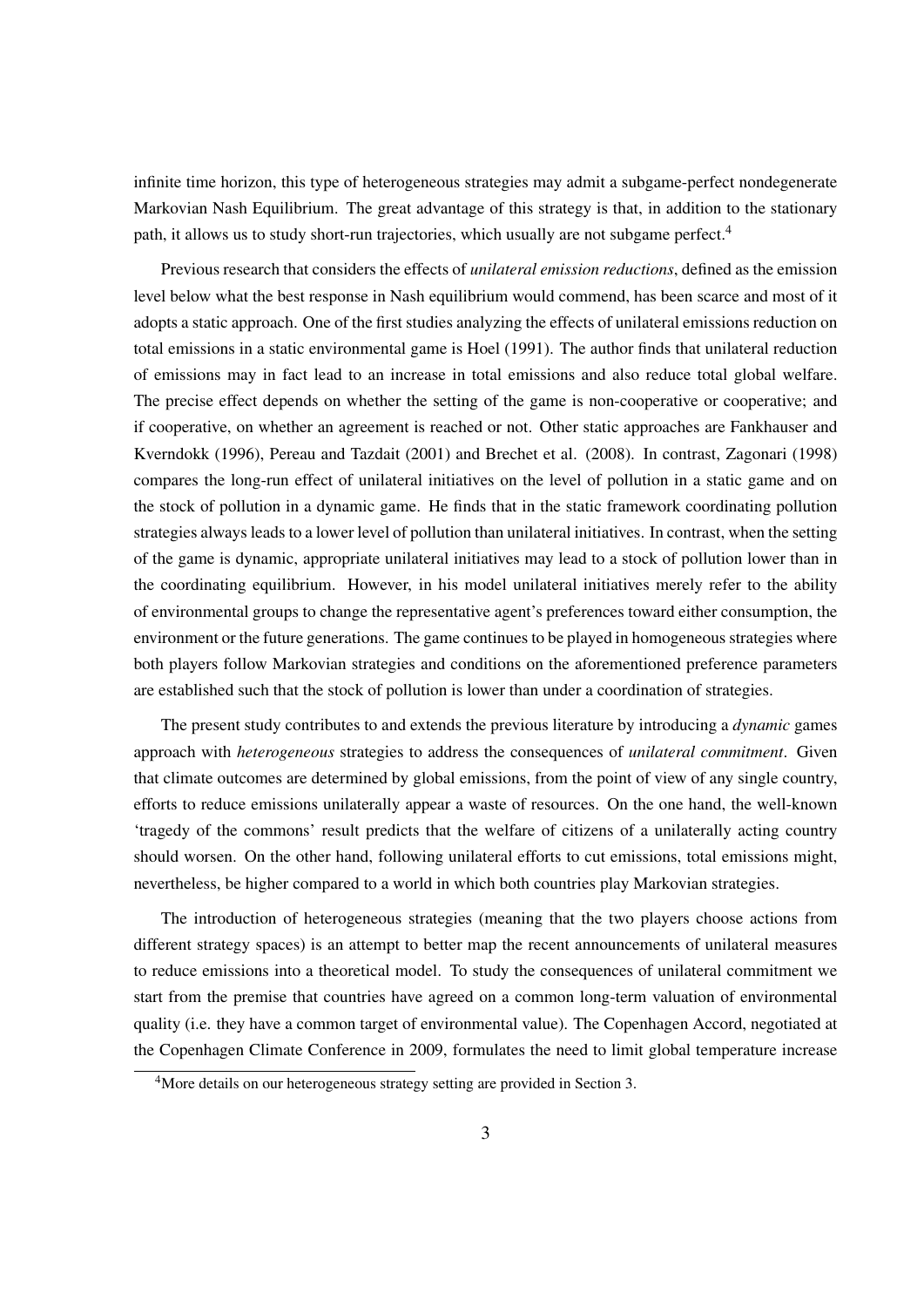to 2 degrees Celsius. The political leaders of the participating states agreed "...that deep *cuts in global emissions* are required according to science ... so as to hold the increase in global temperature below 2 degrees Celsius...".<sup>5</sup> One may interpret this as a public recognition of the threat of negative consequences of a global temperature increase above 2 degrees Celsius and a convergence toward a common target to which global warming should be limited. Even though needed, a joint strategy for tackling the problem of global warming has yet to be agreed on by the international community. However, as noted above, some countries have committed to unilateral cuts in emissions. The fact that an agreement on a pair of strategies on emission levels between (two) countries has not been observed has been a justification for analyzing dynamic games in Markovian strategies. With the introduction of heterogeneous strategies we wish to take into account that *unilateral* action might be taken to contribute to a common target value of environmental quality. In practice, we allow for the possibility of one country adopting an open-loop strategy and the other one a Markovian strategy as regards pollution abatement.

Given an agreement on the value of environmental quality, it seems natural to ask the question whether unilateral commitment can lead to a lower global stock of pollution than a common agreement among all countries? Or will the country that unilaterally commits only make itself worse off? Also, how will unilateral commitment affect the aggregate level of utility?

Our main results can be summarized as follows. Not surprisingly, we find that the standard freeriding result holds: the country adopting a feedback strategy (the non-committed player) will always freeride on the country adopting an open-loop strategy (the unilaterally committed player). The committed player will always be worse-off in terms of utility, because he abates more than under homogeneous strategies to compensate for the free-riding attitude of the non-committed player. Moreover, a Nash equilibrium in heterogeneous strategies will also be inferior in terms of aggregate utility compared to an equilibrium in homogeneous strategies.

Our major finding is that accumulated pollution under heterogeneous strategies may, however, be lower than under homogeneous strategies. This will depend on how much they value environmental quality. A sufficiently high value attributed to environmental quality can induce an abatement effort by the committed player that more than compensates for the reduced effort of the non-committed player and that leads to less accumulated pollution than under homogeneous strategies. We interpret this latter result as a signal that a comprehensive and homogeneous environmental agreement may not necessarily always be the most desirable outcome in terms of pollution reduction. A situation where countries taking different paths may well lead to a better environmental outcome and represents an option which should not automatically be rejected as inferior.

<sup>5</sup>Copenhagen Accord (2009), p.2, http://unfccc.int/resource/docs/2009/cop15/eng/l07.pdf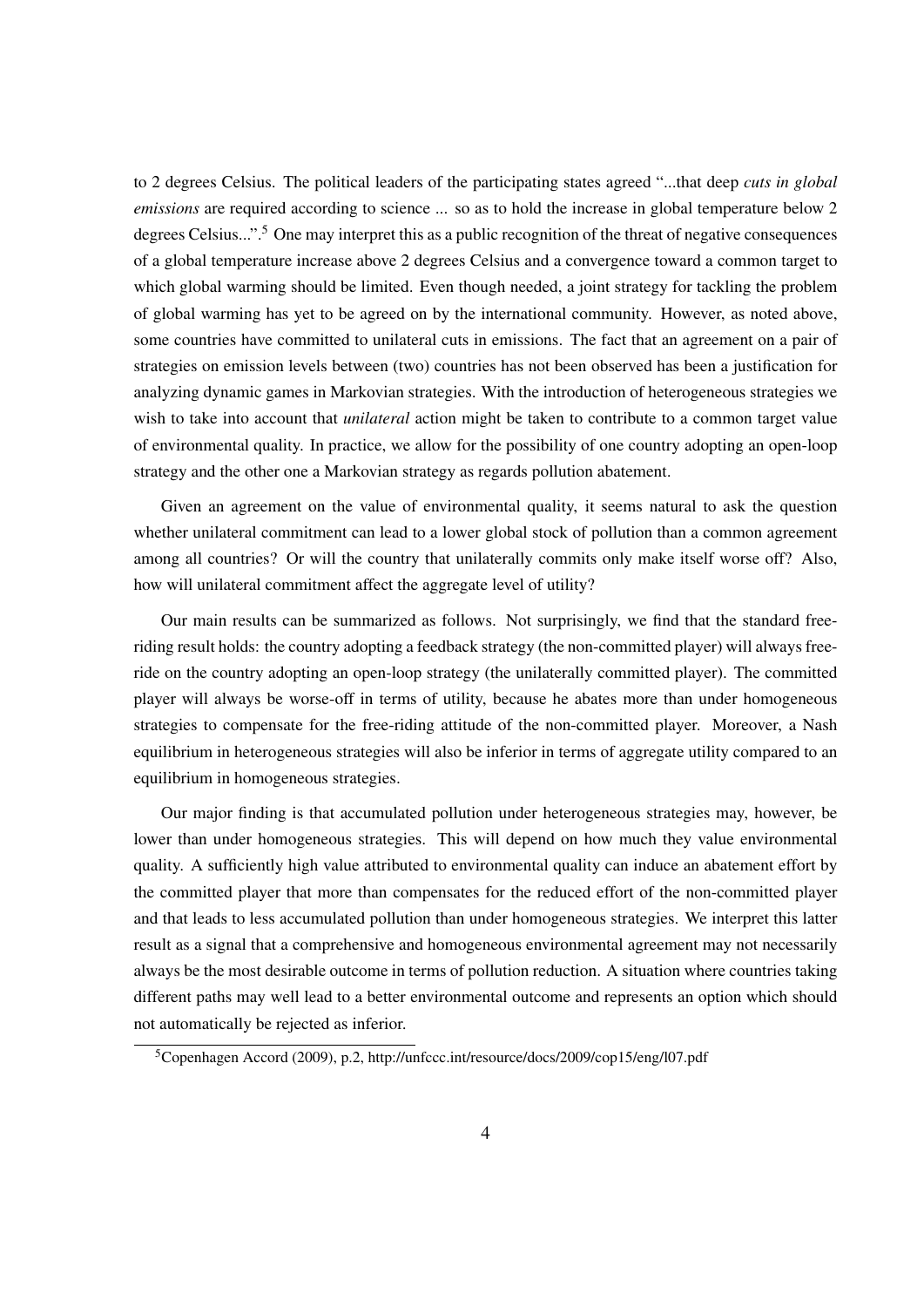The rest of the paper is organized as follows. Section 2 briefly describes a stylized differential game with transboundary pollution abatement to which it is possible to apply a strategy space with unilateral commitment. Section 3 presents the solution of the game under the heterogeneous strategy space, while Section 4 resorts to numerical simulations to compare the resulting time paths for the variables of interest under the various strategy combinations. Conclusions are provided in Section 5.

## 2 Model of transboundary pollution

Suppose there are two countries: *i* and *j*. Both produce consumption goods with pollution as a byproduct. These two countries undergo the same pollution state,  $x(t)$ , which evolves as follows<sup>6</sup>

$$
\dot{x}(t) = E(t) - (u_i + u_j)\sqrt{x(t)} - \delta x(t), \ t \ge 0,
$$
\n(1)

where the initial condition  $x(0)$  is a given positive constant, and parameter  $\delta \in [0,1]$  measures the pollution absorption rate of nature.  $E(t) = E_i(t) + E_i(t)$  is a known positive function of pollution emissions.  $u_i$  and  $u_j$  are abatement rates of countries *i* and *j*, respectively. Furthermore, if emissions are larger than the natural rate of absorption of nature itself, pollution will increase without bound. Expression  $-(u_i + u_j)\sqrt{x(t)}$  implies that the higher the pollution state, the more efficient is one unit of abatement. The square root term is used for analytical ease.

Facing the pollution-abatement problem, the two countries need to choose their abatement rate *u<sup>l</sup>* ,  $l = i, j$ , to maximize their utility

$$
\max_{u_l} \int_0^{\overline{T}} e^{-r_l t} \left( -x(t) - \frac{\alpha_l}{2} u_l^2 \right) dt + S(x(\overline{T})), \quad l = i, j,
$$
\n(2)

subject to the state constraint (1), where  $r_l \in [0,1)$  is the time preference parameter,  $\alpha_l$  is a positive, constant adjustment cost coefficient. Furthermore,  $x(\overline{T})$  is the final target of the pollution state of the world, where both players agree on a final date *T*, and the last term,  $S(x(T))$ , represents the utility from the state of the environment at this final date. We consider  $\overline{T} \leq \infty$ , where  $S(x(\infty)) = 0$  and  $S(x(T))$  is a given positive function in finite time  $\overline{T} = T$ , with  $S_x < 0$ .

In the next section, we study heterogeneous strategic solutions of this differential game.

<sup>&</sup>lt;sup>6</sup>If we take into account uncertainty, this law of motion of pollution accumulation could be presented by an Ito stochastic differential equation and the objective function would change to expected utility.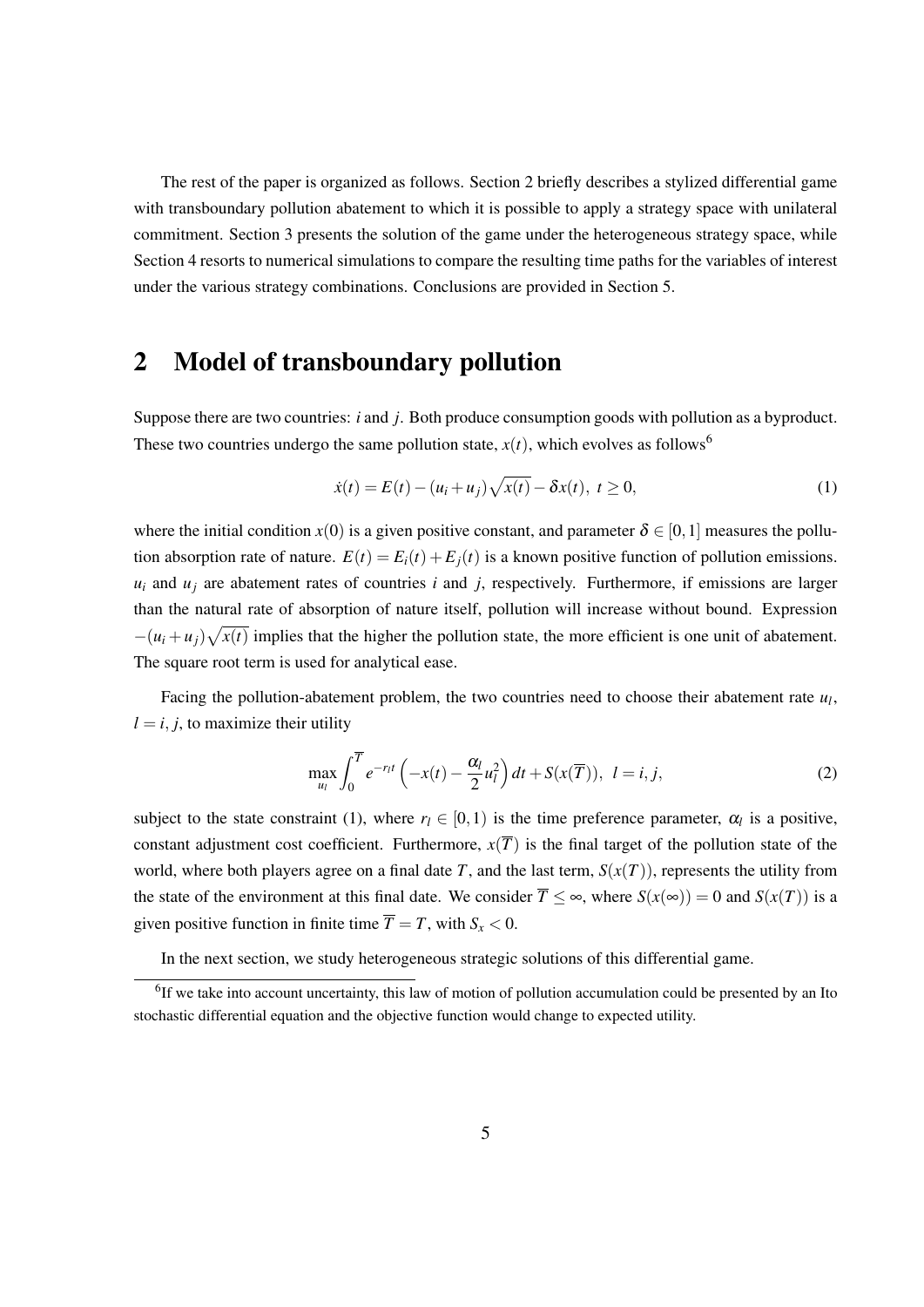### 3 Solving the game via Heterogeneous strategies

In this section, we focus on the solution of the game in a situation in which countries follow *heterogeneous strategies*. We provide the solutions under *homogeneous strategies* in the Appendix (That is most of the case in this part of literature, see the complete survey Long (2010). Therein, we present the case where both countries adopt a Markovian strategy, i. e., at each period of time, both countries decide on their abatement efforts according to the state of the world.<sup>7</sup> We also solve the game for the case where both countries adopt an open-loop strategy, i. e., at the beginning of the game, both countries commit to abatement levels independently of the state of the world at each moment in time. Rather than presenting the classical open-loop strategy for reason of comparison, here, it represents the first step in constructing the *anticipating open-loop strategy*,<sup>8</sup> the strategy that will be played by the committed player when countries follow *heterogeneous strategies*.

In the following we consider the case in which country *j* plays a Markovian strategy so that its abatement intensity changes over the state of pollution,  $u_j = u_j(x,t)$ . Country *i*, on the other hand, follows an anticipating open-loop strategy and commits at the beginning of the game by taking into account player j's Markovian strategy. Rather than being passive and simply taking as given country j's Markovian strategy, as in the classical case of homogeneous open-loop strategies, country i conjectures the possible updating of country j at the beginning of the game.

Since explicit trajectory solutions cannot be obtained, we use numerical simulations in Section 4 to attain time paths of the variables of interest allowing us to compare the outcomes of heterogeneous and homogeneous strategies.

We define a Heterogeneous Strategy Nash Equilibrium as follows:

**Definition 1** A 2-tuple  $(\Psi_i, \Psi_j)$  of functions  $\Psi_i : [0, +\infty) \to \mathbb{R}_+$  and  $\Psi_j : [0, +\infty) \times [0, +\infty) \to \mathbb{R}_+$ , with  $\Psi_i = \Psi_i(t), \forall t \in [0, +\infty)$  and  $\Psi_j = \Psi_j(x, t), \forall (x, t) \in \mathbb{R}^2_+$ , is called a Heterogeneous Strategic Nash Equi*librium if, for each i, j, an optimal control path*  $u_i(\cdot)$  *of player i exists and is given by the open-loop strategy:*  $u_i(t) = \Psi_i(t)$  *and an optimal control path*  $u_i(\cdot)$  *of player j exists and is given by the Markovian strategy:*  $u_j(t) = \Psi_j(x(t), t), \forall t \geq 0.$ 

This kind of Heterogeneous Strategy Nash Equilibrium was first introduced in Dockner et al (2000, p.87-92, Example 4.1) and further developed in Zou (2014). As emphasized in the latter, the ability to find

 $<sup>7</sup>$  For a detailed definition consult Dockner et al (2000) or Reinganum and Stokey (1985).</sup>

<sup>8</sup>The meaning of the *anticipating open-loop strategy* will become clear later. A precise definition may be found in Zou (2014).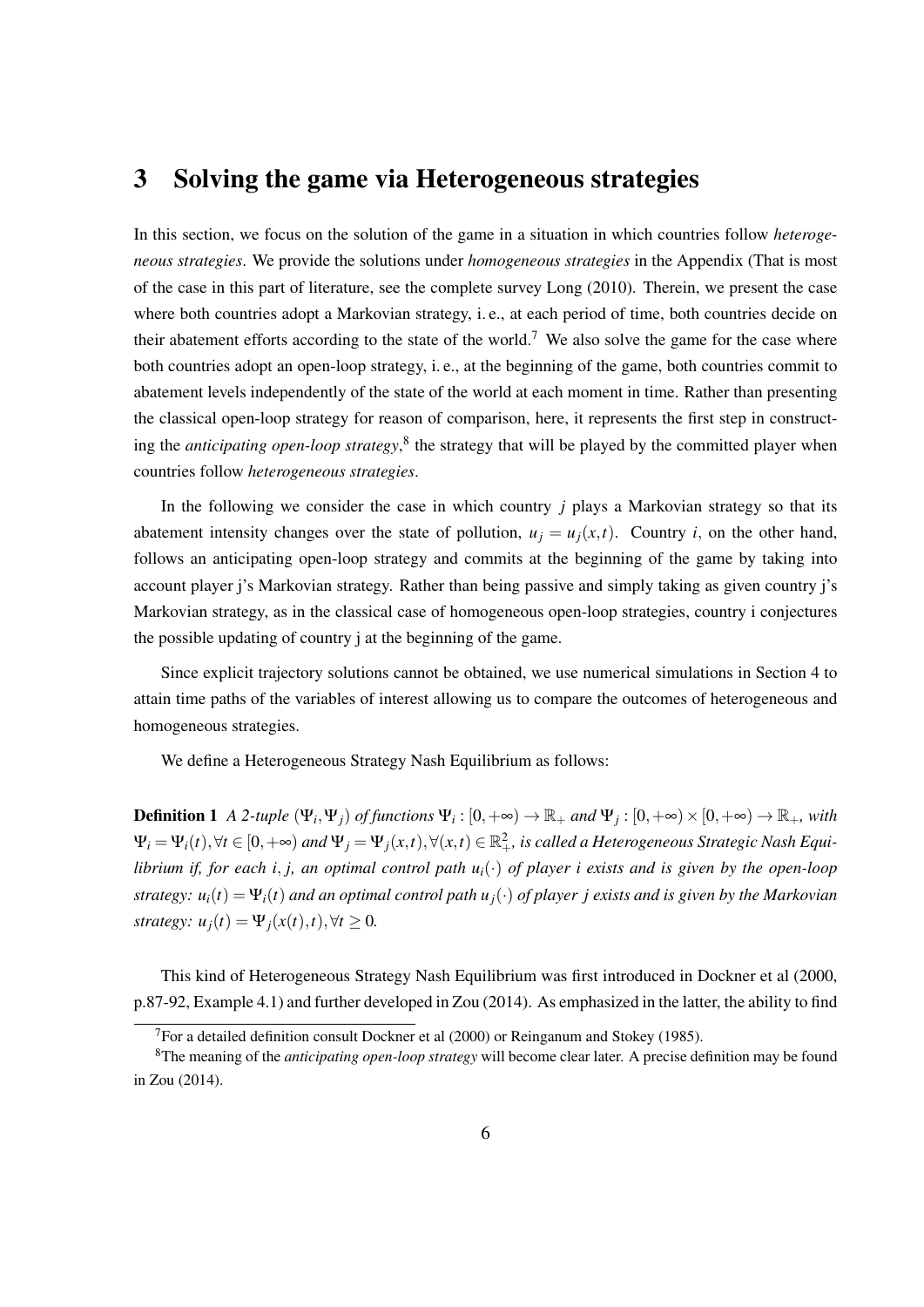the Nash Equilibrium in heterogeneous strategies crucially depends on how the commited player guesses a rival's Markovian strategy. <sup>9</sup> Suppose that player *i*, who adopts an open-loop strategy, *conjectures* its rival's Markovian strategy Ψ*j*(*x,t*) as given, and hence, faces the following optimization problem:

$$
\begin{cases}\n\max_{u_i} \int_0^{\overline{T}} e^{-r_i t} \left[ -x(t) - \frac{\alpha_i}{2} u_i^2(t) \right] dt + S_i(x(\overline{T})), \\
\text{subject to } \dot{x} = E(t) - (u_i(t) + \Psi_j(x, t)) \sqrt{x} - \delta x,\n\end{cases}
$$
\n(3)

Then, player *i*'s Hamiltonian function is

$$
H_{m,i}(x,u_i,\lambda_{m,i},\Psi_j(x,t),t)=\left(-x(t)-\frac{\alpha_i}{2}u(t)_i^2\right)+\lambda_{m,i}(t)\left[E(t)-(u_i(t)+\Psi_j(x,t))\sqrt{x(t)}-\delta x\right],
$$

where  $\lambda_{m,i}$  is player *i*'s costate variable. Pontryagin's maximum principle leads to

$$
u_i(t) = -\frac{\lambda_{m,i}(t)\sqrt{x(t)}}{\alpha_i}
$$
\n(4)

and

$$
\dot{\lambda}_{m,i}(t) = r_i \lambda_{m,i}(t) - \frac{dH_{m,i}}{dx} = (r_i + \delta) \lambda_{m,i}(t) + 1 + \frac{u_i(t) + \Psi_j(x,t)}{2\sqrt{x(t)}} \lambda_{m,i}(t) + \lambda_{m,i}(t) \sqrt{x(t)} \frac{\partial \Psi_j(x,t)}{\partial x}.
$$
 (5)

Player *i* conjectures player *j*'s optimal strategy  $\Psi_j(x,t)$  as  $\Psi_j(x,t) = -\frac{\lambda_{m,j}(t)\sqrt{x}}{\alpha_j}$  $\frac{\alpha_j}{\alpha_j}$  for all  $(x,t) \in \mathbb{R}_+^2$ with  $\lambda_{m,j}$  being the costate variable of player *j*. The precise way in which player *i* conjectures the functional form of player *j*' s optimal strategy,  $\Psi_i(x,t)$ , derives from the solution to the game played in homogeneous open-loop strategies, thus based on Pontryagin Maximum principle. However, here, the open-loop player anticipates the rival's Markovian strategy and incorporates it into her own strategic plan. There are two terms in equation (5) that distinguish the strategy of the anticipating open-loop player in the present heterogeneous strategies game from the classical open-loop strategy. First, notice that the open-loop player conjectures the rival's strategy  $\Psi_i(x,t)$  to be dependent on the state of pollution. Second, the anticipating open-loop player anticipates how her rival's strategy depending on the state of pollution. The presence of the last term in equation (5) captures this important detail.

With the above conjecture at hand, the costate variable of player *i* may be written as

$$
\dot{\lambda}_{m,i}(t) = 1 + (r_i + \delta)\lambda_{m,i} - \frac{\lambda_{m,i}}{\alpha_j}\lambda_{m,i} - \frac{\lambda_{m,i}^2}{2\alpha_i},
$$
\n(6)

with terminal (or transversality) condition  $\lambda_{m,i}(\overline{T}) = \frac{\partial S_i(x^*(\overline{T}))}{\partial T_i}$  $\frac{\partial}{\partial x}$ .

 $9^9$ Guessing techniques are used very often in the application of differential games. See more in Long (2010).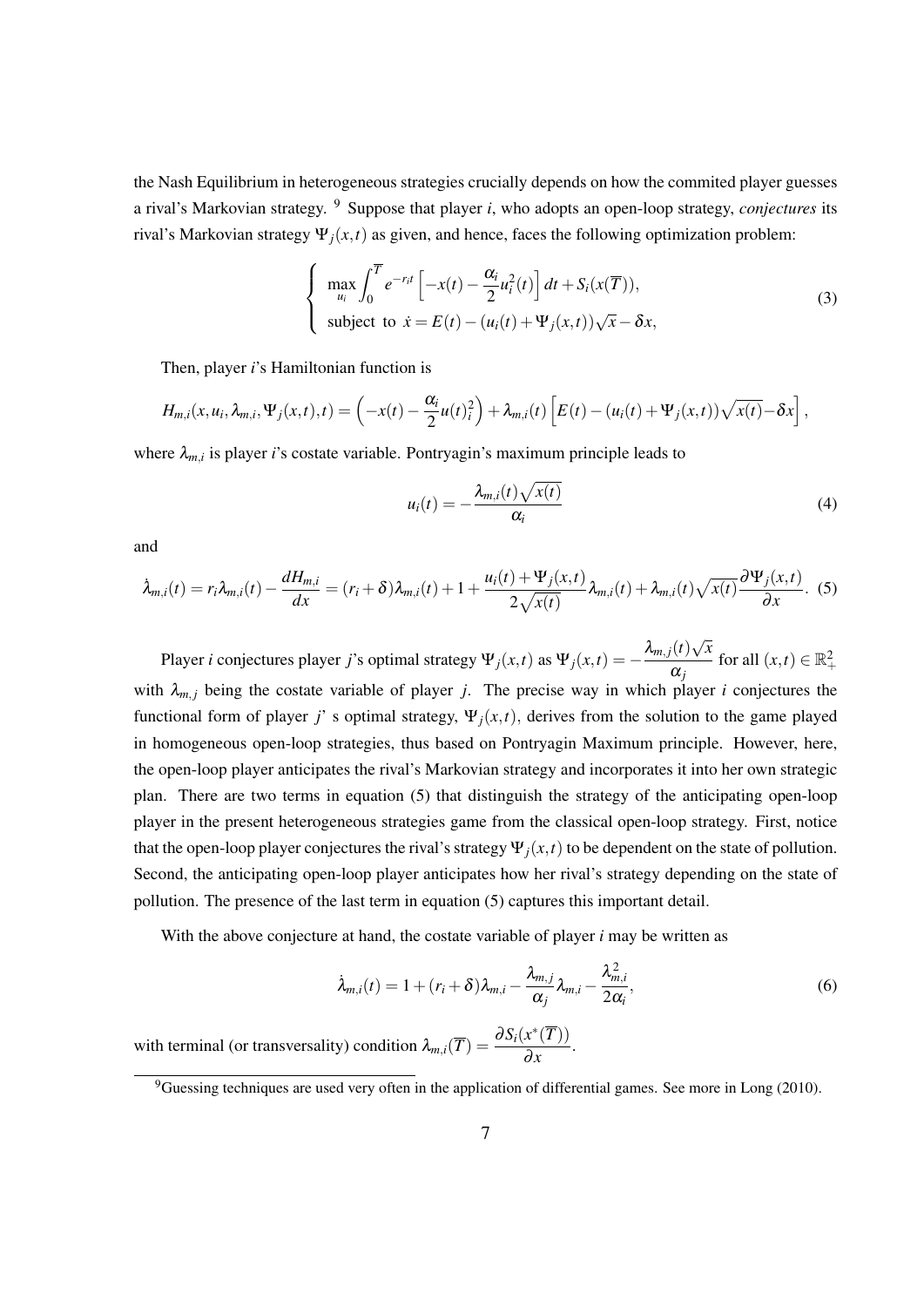**Remark.** The transversality condition of costate variable  $\lambda_m$ *<sub>i</sub>* at final date,  $\overline{T}$ , depends on the optimal value of the state variable,  $x^*(\overline{T})$ .

It is easy to show that player *i*'s Hamiltonian function is linear in the state variable  $x(t)$  and hence concave. Therefore, the above first order conditions give not only necessary but also sufficient conditions for player *i*'s maximization problem.<sup>10</sup> Thus, the above choice of  $u_i(t)$  is an open-loop strategy for player *i*.

Player *j*, who adopts a Markovian strategy, faces the maximization programme

$$
\begin{cases}\n\max_{u_j} \int_0^{\overline{T}} e^{-r_j t} \left[ -x(t) - \frac{\alpha_j}{2} u_j^2(t) \right] dt + S_j(x(\overline{T})), \\
\text{subject to } \dot{x} = E(t) - (\Psi_i(t) + u_j(t)) \sqrt{x(t)} - \delta x(t).\n\end{cases}
$$
\n(7)

Notice that the unilateral commitment of player *i* is taken into account in that her strategy, Ψ*<sup>i</sup> ,* is state independent. We may, thus, write player *j*'s Hamiltonian function as

$$
H_{m,j}(x,u_j,\lambda_{m,j}\Psi_i(t),t)=\left(-x(t)-\frac{\alpha_j}{2}u_j^2\right)+\lambda_{m,j}\left[E(t)-(u_j+\Psi_i(t))\sqrt{x(t)}-\delta x\right],
$$

and Pontryagin's Maximum principle leads to

$$
u_j(t) = -\frac{\lambda_{m,j}(t)\sqrt{x(t)}}{\alpha_j},\tag{8}
$$

and

$$
\dot{\lambda}_{m,j}(t) = 1 + (r_j + \delta)\lambda_{m,j} + \frac{u_j + \Psi_i(t)}{2\sqrt{x}}\lambda_{m,j},
$$

with  $\Psi_i(t) = u_i^*(t) = -\frac{\lambda_{m,i}(t)\sqrt{x(t)}}{\alpha_i}$  $\frac{\partial \mathbf{V}^{(k)}(t)}{\partial \mathbf{a}_i}$ , as player *i* plays open loop strategy. It is straighforward to check that the costate variable of player *j* satisfies

$$
\dot{\lambda}_{m,j}(t) = 1 + (r_j + \delta)\lambda_{m,j} - \frac{\lambda_{m,i}}{2\alpha_i}\lambda_{m,j} - \frac{\lambda_{m,j}^2}{2\alpha_j}
$$
(9)

with terminal condition  $\lambda_{m,j}(\overline{T}) = \frac{\partial S_j(x^*(\overline{T}))}{\partial x_j}$  $\frac{x^{(1)}(x)}{\partial x}$ .

Again, the Hamiltonian function of player *j* is linear in the state variable  $x(t)$  and hence, concave. Therefore, the above first order conditions indeed correspond to a Markovian strategy of player *j*.

Combining the above results, the state equation reads

$$
\dot{x} = E(t) + \left(\frac{\lambda_{m,i}}{\alpha_i} + \frac{\lambda_{m,j}}{\alpha_j}\right)x - \delta x.
$$
\n(10)

<sup>&</sup>lt;sup>10</sup>Sufficiency can be found, for example, in Dockner et al  $(2000;$  Theorem 3.2)).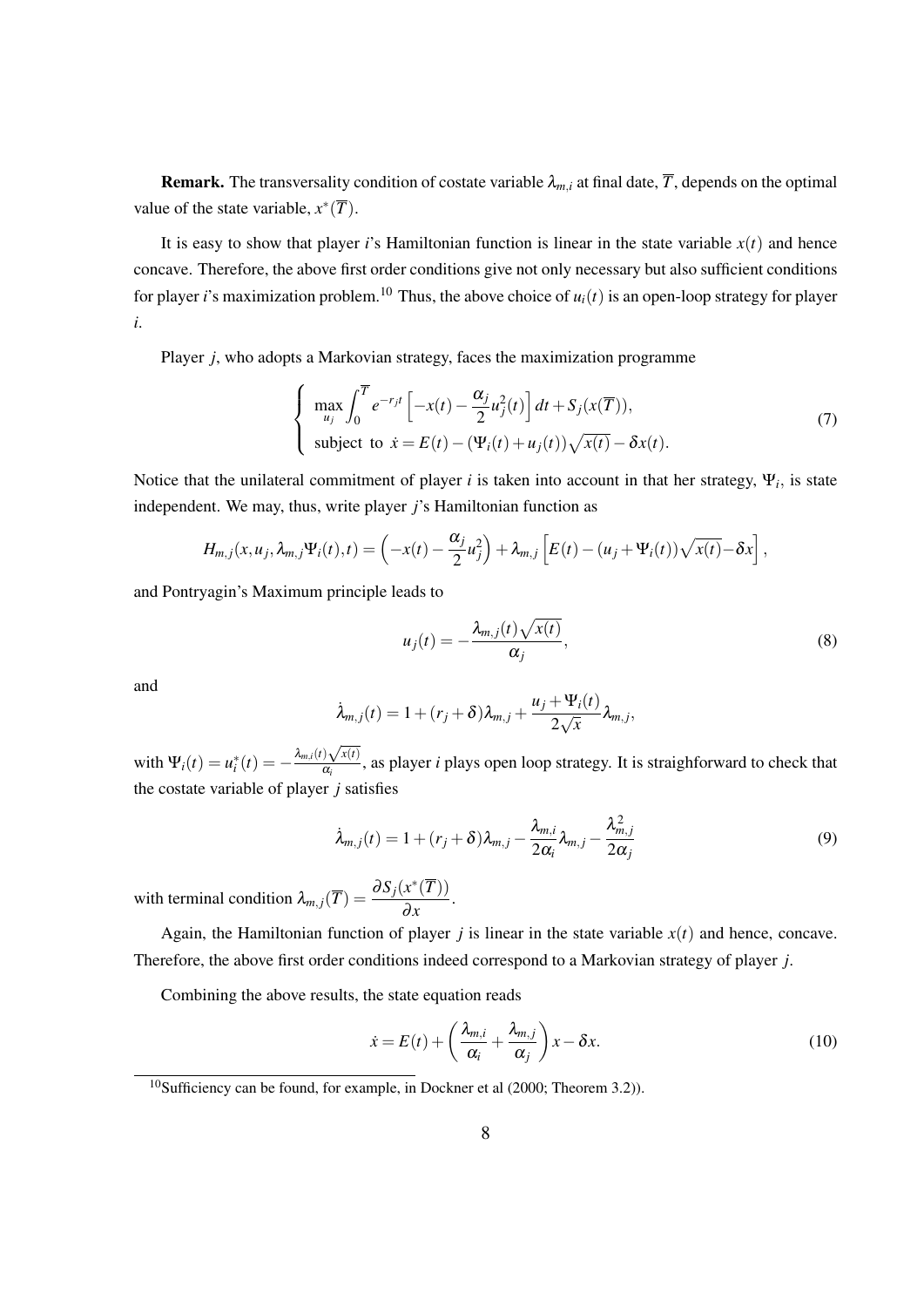Mathematically, solving the nonlinear dynamic system given by (6), (9), and (10), with an initial condition on the state variable and transversality conditions on the costate variables, yields the solution of the dynamic game. Substituting this solution into (4) and (8) yields the Heterogeneous Strategic Nash Equilibrium. $11$ 

The specification of the terminal conditions on the costate variables plays an important role in the solution of the game. To fix the terminal conditions, in our solution, we will assume that both players share a common value for environmental quality. This assumption is based on an interpretation of the widespread recognition of the need to limit global warming below 2 degrees Celsius to implicitly reveal a common value for environmental quality.

We "translate" this assumption into our theoretical framework by imposing that both players share the same shadow value of the stock of pollution at the final date  $\overline{T}$ . In other words, we impose that both players have an identical terminal condition given by

$$
\lambda_i(\overline{T})=\lambda_j(\overline{T})=\frac{\partial S_j(x^*(\overline{T}))}{\partial x}=\frac{\partial S_i(x^*(\overline{T}))}{\partial x}.
$$

To share a common value for environmental quality does not, however, necessarily imply to share the same action plan to preserve the environment, and, the heterogeneous strategy allows for a distinction between the choice of strategy and value for environmental quality. In other words, we postulate that it is well possible for countries to ascribe the same value for environmental quality, and yet choose different strategies. In light of the fact that some countries have committed unilaterally to reduce GHG emissions in trying to keep increases in global temperature below 2 degrees Celsius while others have opted not to commit, we believe our specification not to be too bold. In fact, considering these circumstances, studying the consequences of unilateral commitment under the premise that both players have agreed on a common value of environment appears to be a worthwhile endeavor.

Nevertheless, due to the nonlinearity, it is not easy to solve explicitly the above dynamic system. In the sequel, in order to allow for comparability with homogeneous strategies, identical assumptions on parameters will be imposed:  $r_i = r_j = r$ ,  $\alpha_i = \alpha_j = \alpha$ ,  $\delta = 0$ .

 $11$ It is straightforward to see that the latter is indeed a non-degenerate Markovian Nash Equilibrium.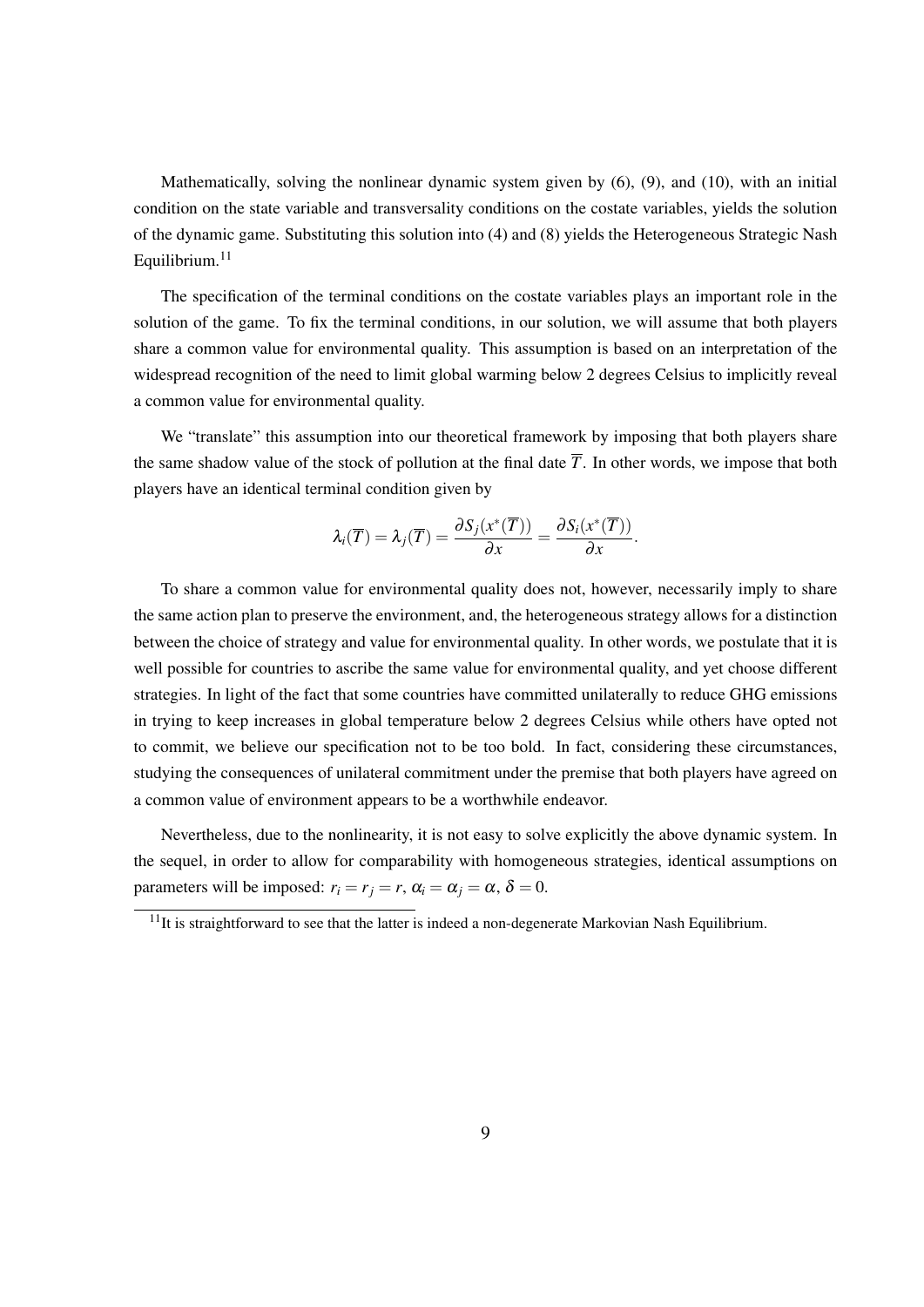The above differential game boils down to solving the following system

$$
\begin{cases}\n\dot{x}(t) = E(t) + (\lambda_{m,i} + \lambda_{m,j}) \frac{x}{\alpha}, \\
\dot{\lambda}_{m,i}(t) = 1 + r\lambda_{m,i} - \frac{\lambda_{m,j}}{\alpha} \lambda_{m,i} - \frac{\lambda_{m,i}^2}{2\alpha}, \\
\dot{\lambda}_{m,j}(t) = 1 + r\lambda_{m,j} - \frac{\lambda_{m,i}}{2\alpha} \lambda_{m,j} - \frac{\lambda_{m,j}^2}{2\alpha},\n\end{cases}
$$
\n(11)

given an initial value  $x_0$ , and the terminal condition  $\lambda_{m,i}(\overline{T}) = \lambda_{m,j}(\overline{T}) = \frac{\partial S(x^*(\overline{T}))}{\partial x}$  $\frac{x(1)}{\partial x}$ .

## 4 Numerical analysis

Because no explicit solutions of equation (11) can be obtained, we resort to simulations to compare homogenous and heterogeneous strategies and to illustrate their qualitative differences.

It should be stressed that the aim of our analysis is not to calibrate the model, but rather to present the qualitative patterns of the solution trajectories.

The game is numerically solved in two steps. Subsequently, we describe the two-step procedure for the case in which both play open-loop strategies.<sup>12</sup> In the first step, we make use of the fact that we know the final shadow value,  $\lambda(T)$ , to recursively retrieve the series of  $\lambda(t)$  from period  $t = T - 1$  to period  $t = 0$  for both countries using equation (14). In the second step, knowing the initial pollution level  $x_0$ , we can find the evolution of the pollution stock until date *T* through equation (1), using the solution for the abatement level obtained from equation (13). All other variables can be computed once we know the evolution of  $\lambda(t)$  and  $x(t)$ .

The numerical analysis - setup. The numerical analysis illustrates the evolution of the pollution stock over a 20 year horizon (*T* in Table 1) in a hypothetical two-country world, where atmospheric carbon dioxide ( $CO_2$ ) concentration is taken as a measure of the pollution stock. Its initial level ( $x_0$  in Table 1), amounts to the current level of 400 parts per million (ppm). We impose a common shadow value of the stock of pollution 20 years after the initial date,  $\lambda(T)$ , which means that both countries value environmental quality equally (e.g. recognizing the need to limit global warming below 2 degrees Celsius). As stated above, the countries under consideration are symmetric in the sense that they share the same values for all parameters (see Table 1). In contrast to the existing literature, we allow for the

 $12$ The numerical solutions for the cases in which both play Markovian or heterogeneous strategies are obtained analogously.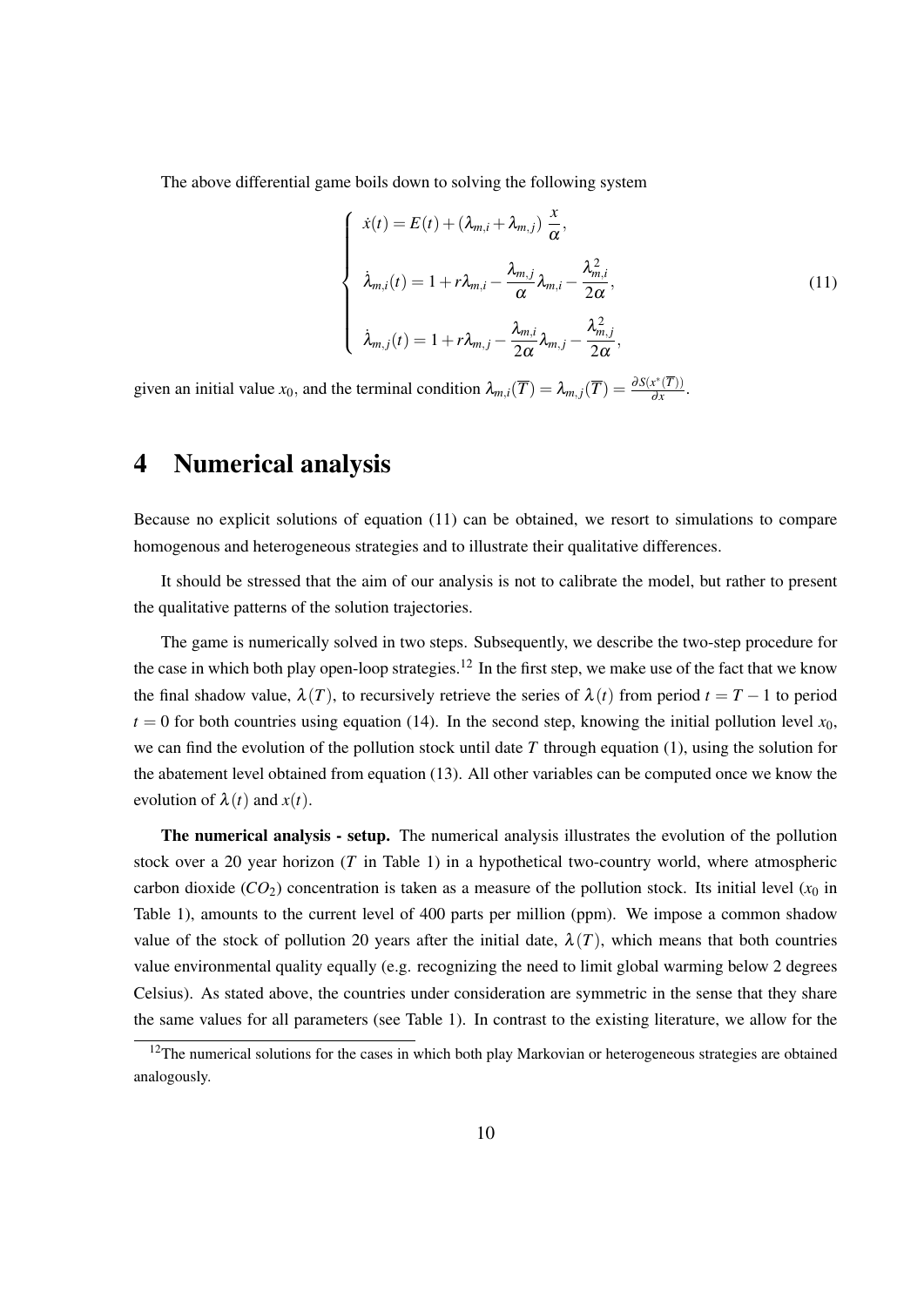case where they adopt different strategies, i.e. one playing an anticipating open-loop and the other one a Markovian strategy. In particular, in the following analysis, we focus on the evolution of individual abatement  $(u_1\sqrt{x}, u_2\sqrt{x})$ , total abatement  $((u_1 + u_2)\sqrt{x})$ , pollution stock  $(x)$ , aggregate environmental cost (*−*λ∆*x*) as well as aggregate utility, considering three strategy combinations (both play open-loop, both adopt Markovian startegy and finally, the heterogeneous strategy case).

| Periods                   | Т                    | 20   |
|---------------------------|----------------------|------|
| Initial pollution stock   | $\mathcal{X}_0$      | 400  |
| Time preference parameter | $r_1, r_2$           | 0.02 |
| Natural absoprtion rate   | δ                    | 0.05 |
| Emissions                 | $E_1,E_2$            | 2    |
| Adjustment cost parameter | $\alpha_1, \alpha_2$ | 100  |

Table 1: Parameter values

#### The numerical analysis - targets.

The central problem one encounters when solving numerically our game via the above mentioned procedure is that of fixing the terminal conditions<sup>13</sup>. While the initial condition imposed on stock of pollution can be easily fixed using the current *CO*<sub>2</sub> stock,  $x_0 = 400$ , to pin down  $\lambda_{m,i}(\overline{T})$  and  $\lambda_{m,j}(\overline{T})$ we need determine the utility for the pollution state at the final date,  $S(x^*(\overline{T}))$ , in the objective function (2), which is likewise not a straightforward task. Here, basing on the explicit solution (17), we truncate this solution at time  $\overline{T}$  and apply to the short-run solution (18). Thus, we set the terminal state as  $S(x(\overline{T})) = e^{(\frac{r\alpha}{2} - A)x(\overline{T})}$ . The transversality condition for the shadow value  $\lambda$  is thus  $\lambda(\overline{T}) = S_x(x^*(\overline{T}))$  $(\frac{r\alpha}{2} - A)e^{(\frac{r\alpha}{2} - A)x^*(T)}$ , where  $x^*(T)$  is the optimal solution at  $\overline{T}$ .

<sup>&</sup>lt;sup>13</sup>We could impose other terminal condition along the lines of the target of the EU 2020 energy package, which is defined as a 20 per cent reduction in EU greenhouse gas emissions from 1990 levels. Economically, such a condition is not problematic, however, mathematically, it raises severe issues. Notice that this way of setting a terminal condition (See Goldman (1968), Chiang (2000) and references therein, for more and systematic statements of different types of transversality conditions.) by imposing both a terminal time  $T$  and a terminal stock,  $x(T)$ , implicitly imposes also  $\lambda_{m,i}(T) = \lambda_{m,j}(T) = \frac{\partial S(x^*(T))}{\partial x}$  $\frac{x(t)}{\partial x}$ . With the initial condition, *x*(0), being given at the same time, this lead to a rather more complicated terminal condition on the costate variables (See Theorem 8.2 and 4.1, Hartl et al (1995).). Thus, to avoid this difficulty and to be consistent with the theoretical part developed in the previous section, we choose to impose the terminal conditions on the costate variables,  $\lambda_{m,i}(\overline{T})$  and  $\lambda_{m,i}(\overline{T})$ , in system (11).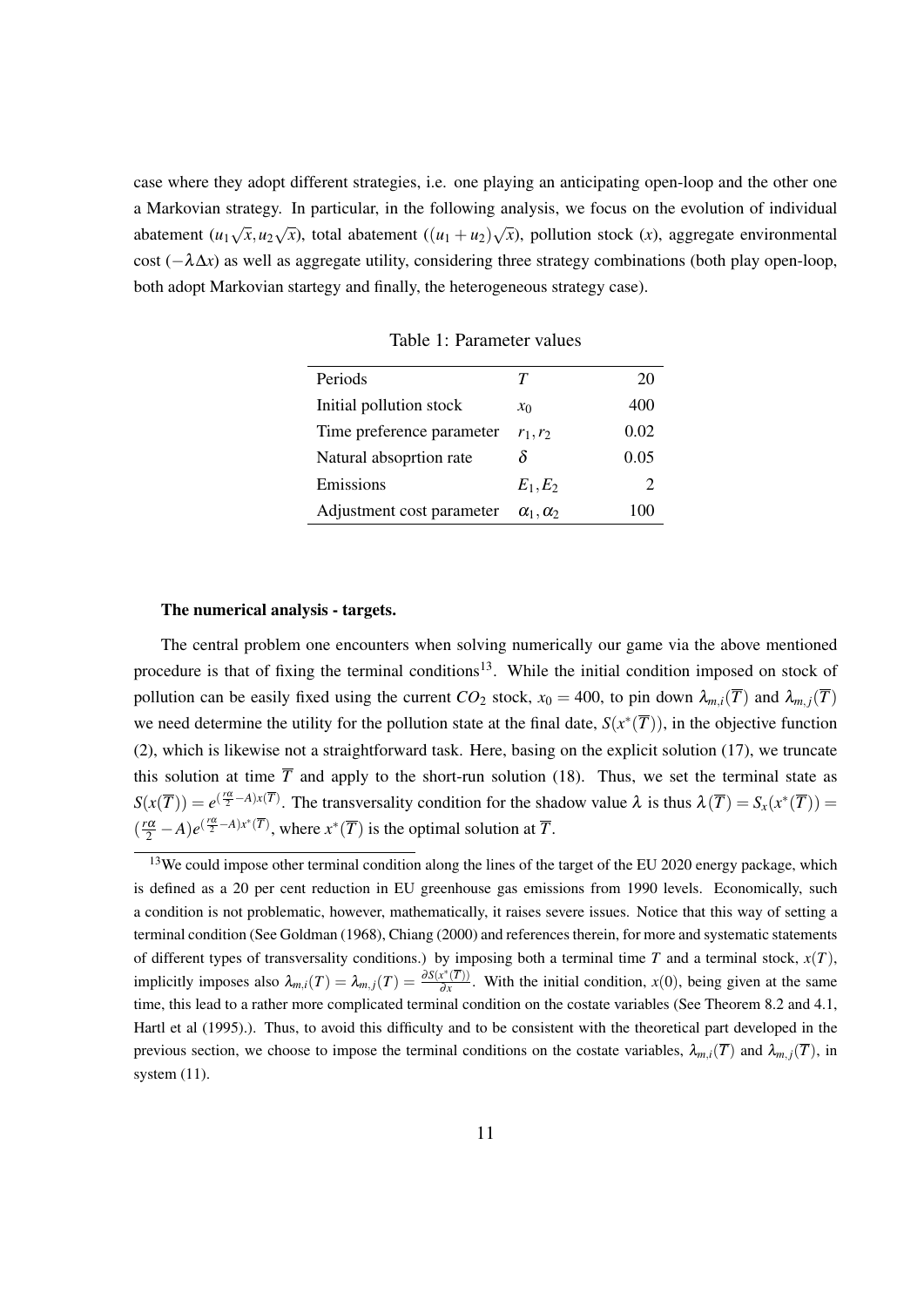Under the present parameter configuration the long-run steady-state value of  $\lambda$  is equal to  $\lambda(+\infty)$  =  $(\frac{r\alpha}{2} - A) = -9.14$  Since the long-run cannot be reached in finite time, in the following, we choose the transversality value  $\lambda(\overline{T})$  close to, but higher than, its long-run steady-state value. More precisely, in the following simulations, we assume the target values are given and we present two different transversality conditions: (i) a *stringent target*, setting  $\lambda(T) = -8.3$  close to its long-run solution, and (ii) a *loose target*, where  $\lambda(T) = -8$  and less close to its long-run value.

Though the choice of a common target of environmental quality value,  $\lambda(T)$ , at the last period of the planning time is not at the heart of this study, we subscribe to the fact that the terminal condition is of crucial importance for policy makers. Appropriately choosing the terminal condition and setting the targets would however deserve a study on its own, and is beyond the aim of this paper.

The numerical analysis - findings. Our main results under the different strategies are depicted in Figure 1: (i) "open-loop" stand for the case where both countries play open-loop strategies, (ii) "markovian" considers the case where both adopt Markovian strategies and (iii) "heterogeneous" represents the heterogeneous strategies case, where one country adopts an anticipating open-loop strategy ("heterogol") and the other one a Markovian strategy ("heterog-mk"). Results under the loose target are depicted on left panel graphs and results under the high stringent target on the right panel graphs. The two upper panels show individual results while the other eight graphs depict aggregate results for the two countries.

We notice that independently of the target, the individual abatement effort is lower when both countries adopt Markovian strategies (*dashed line*) than open-loop-strategies (*solid lines*). This result is also confirmed in heterogeneous strategies, where the Markovian strategy player (*line with diamonds*) freerides on the open-loop strategy player (*line with crosses*), and hence contributes less to abatement. In terms of aggregate results, the homogenous Markovian strategy case leads to less abatement and thus to more pollution than the homogenous open-loop strategy case, along the whole trajectory path, whether stringent or loose transversality conditions are applied (second and third row graphs).

However, the target matters when we look at heterogeneous strategies. When both players take a more lax stance towards the environment,  $\lambda(T) = -8$ , less effort will be devoted to abatement and the pollution stock will be higher than under homogenous strategies. However, in the more stringent target case,  $\lambda(T) = -8.3$ , which is closer to the long run optimal solution  $\lambda(+\infty) = (\frac{r\alpha}{2} - A) = -9$ , cumulated abatement is higher than in the other two strategies, which leads to a lower pollution stock. In other words, if both players highly weight environmental issues, it will lead both players to abate more in the aggregate, especially the open-loop player who commits right from the beginning. The

 $14$ Another possibility to choose this function would have consisted in taking the same function as in the utility function (2), that is,  $S(x(T)) = -e^{-r\overline{T}}x(\overline{T})$ . Though this is a straightforward choice from the utility function, it is hard to justify the long-run solution if  $S(x(T)) \to 0$  as  $T \to +\infty$ .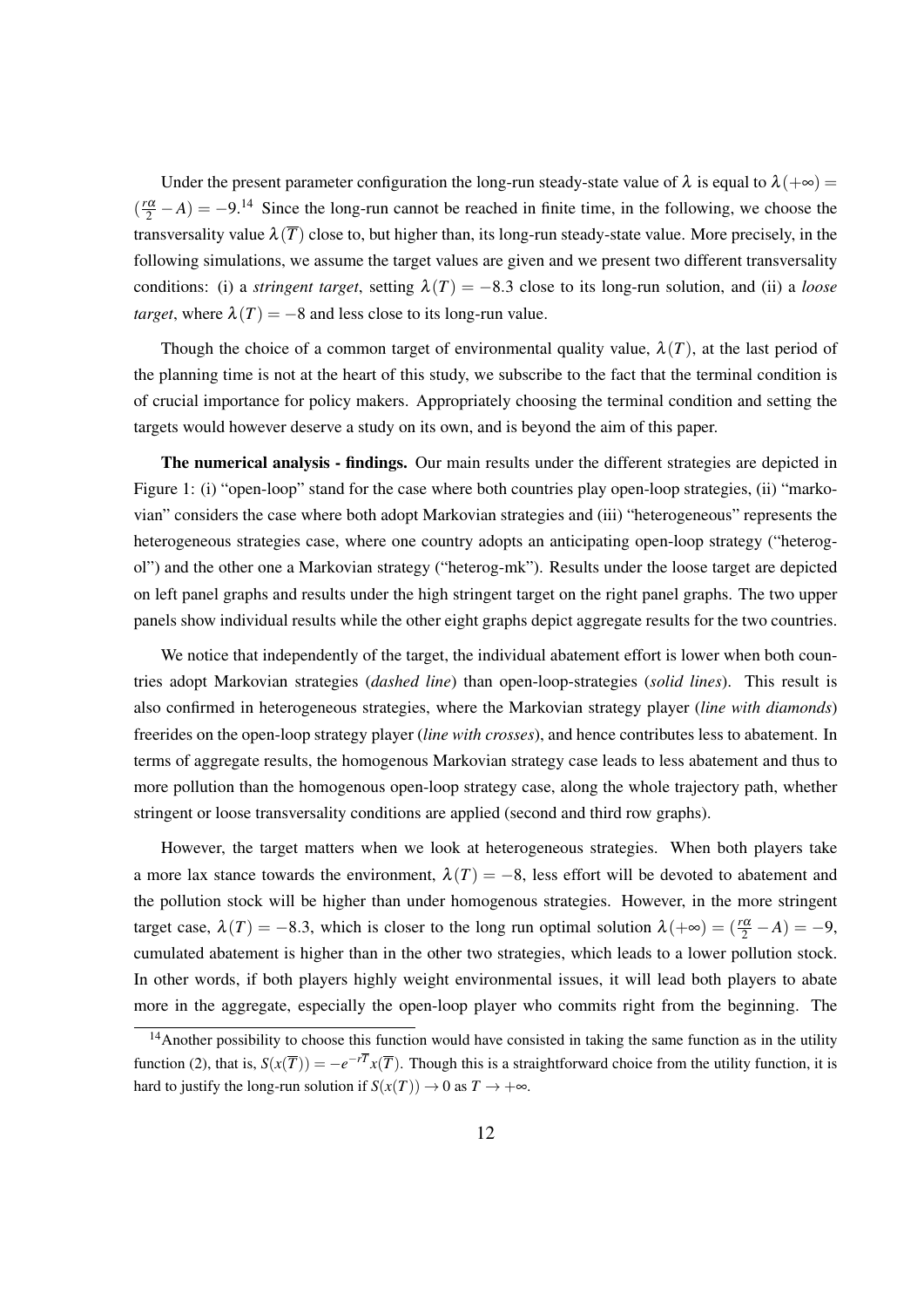



0 5 10 15 20 0 5 10 15 20 *The figure shows the evolution of different variables over a 20-year horizon under various strategies. 'Markovian' and 'Open-loop' refer to the cases where both players adopt Markovian and open-loop strategies, respectively. In the heterogeneous strategy case, 'Heterog-ol' depicts the results of the player adopting an open-loop strategy and 'Heterog-mk' the results of the player adopting a Markovian strategy, while 'Heterogeneous' shows the aggregate results of the two countries.*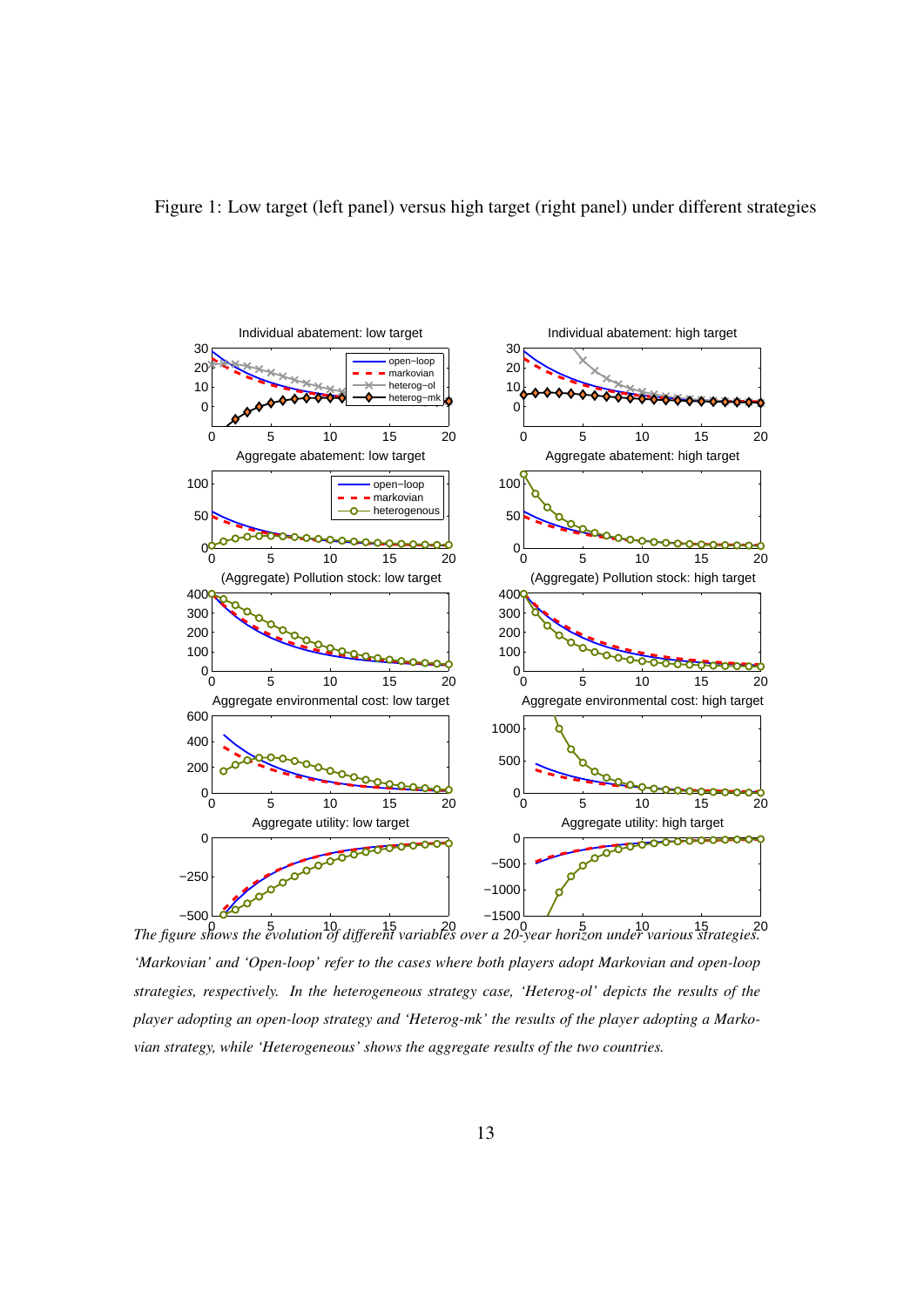tougher transversality condition leads the open-loop player to exert much more effort to clean up the environment. In fact, the country adopting open-loop strategy furnishes an abatement effort that more than compensates the small abatement effort of the Markovian strategy player, who abates less than in the homogenous strategy case.

Besides, total abatement costs (graphs 'aggregate environmental cost') are higher with heterogeneous strategies than with homogenous strategies. This is evident in the stringent target case. In the lax target case, the Markovian strategy player keeps freeriding, but at the same time less effort is devoted by the open-loop player, which explains the lower abatement cost in the initial period of the game. Nonetheless, towards the final period, more aggregate effort is unfold to meet the terminal target. Finally, the bottom graphs of Figure 1 display aggregate utility. Whether lax or stringent targets are applied, heterogeneous strategies always lead to lower aggregate utility. In fact, in the heterogeneous strategy case, the freeriding attitude of the Markovian makes the open-loop player suffer more than when the other player also commits (homogenous strategies). This result is even reinforced in case of tougher transversality conditions.

## 5 Conclusion

The present paper studies the case in which one GHG emitter unilaterally commits to reduce its GHG emissions while other major emitters, do not follow the same strategy. To address this issue, we rely on a dynamic game framework, where countries can adopt heterogeneous strategies, where one player adopts a feedback strategy and the other one anticipating open-loop strategy. This contribution being novel in the literature and is necessary to account for situations where unilateral commitment can take place, as in the case of the climate change negotiations. Our results show that under certain circumstances, it can be desirable from a global environmental point of view to have different groups of countries adopting heterogeneous strategies in terms of pollution mitigation. More particularly, we show that (i) in heterogeneous strategies, we may end up in a situation where the level of accumulated pollution is lower than in the open-loop Nash equilibrium case. This will happen if participants commit to a stringent enough target in terms of environmental quality, i.e. if both countries highly value the environment; (ii) in any case, the country adopting a feedback strategy will free ride more than the open-loop strategy player, independently on the set target; and finally, (iii) if the pollution abatement target is low, for both players there is a higher incentive to free ride, which will lead to higher levels of pollution than in the homogenous case.

Our analysis assumed that there is no uncertainty in terms of the environmental impact of GHG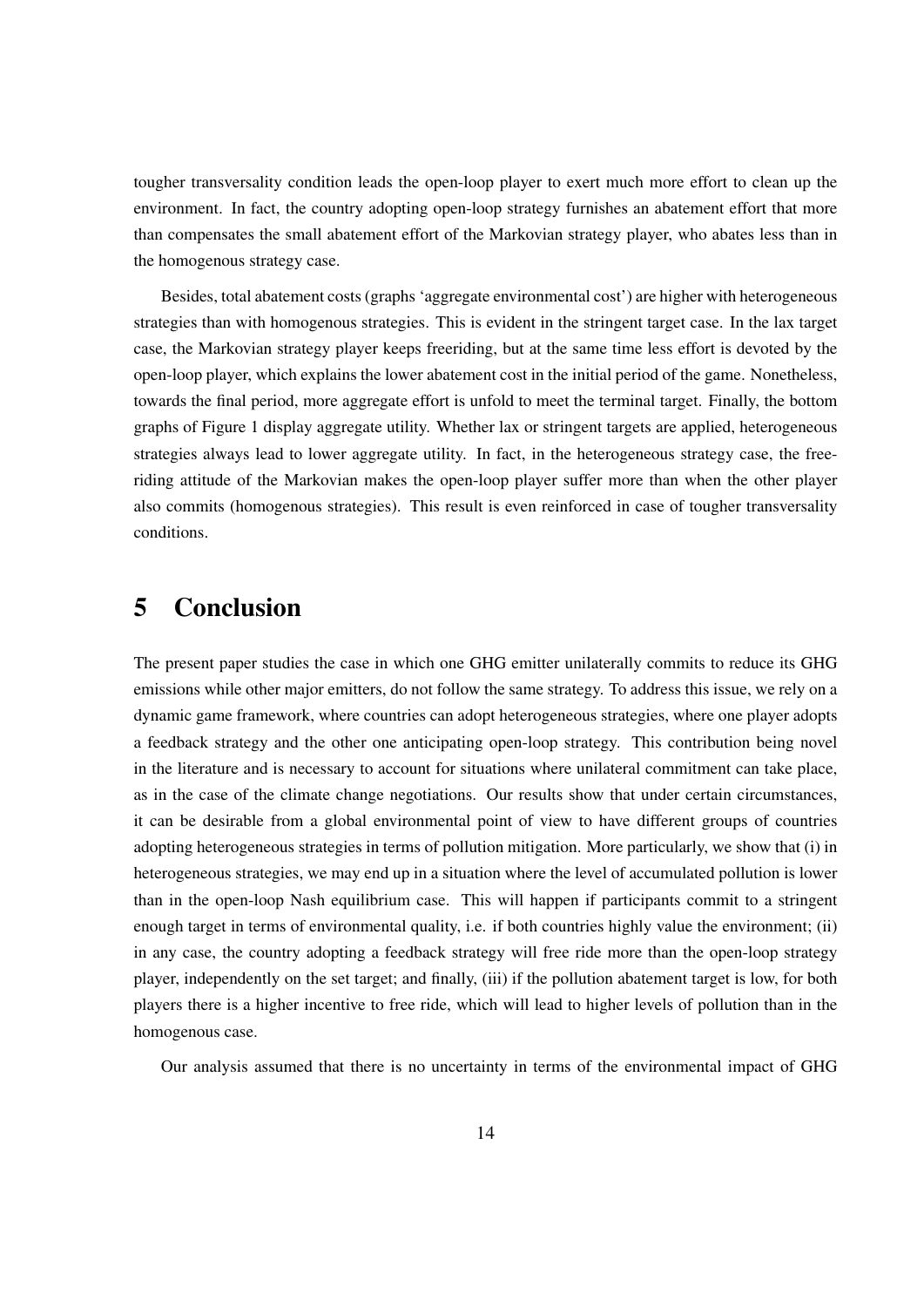emissions. Future work however may integrate uncertainty, which is of tremendous importance when it comes to set policy prescription for outcomes which may occur in the very long term such as climate change. We envisage two alternative avenues to tackle uncertainty: (i) one possibility would be to make the final state of the world *CO*<sup>2</sup> level uncertain and work with expectations, although the state of the *CO*<sup>2</sup> accumulation and the effort of cleaning up would remain deterministic; (ii) another possibility would be to let *CO*<sup>2</sup> accumulation itself follow a stochastic process and the law of motion of *CO*<sup>2</sup> would be governed by a stochastic differential equation. Doing so would certainly enrich the analysis, and provide further insight into our understanding about how to cope with international climate change negotiations.

## References

- [1] Aflaki, S., The effect of environmental uncertainty on the tragedy of the commons, *Games and Economic Behavior*, 82 (2013), 240-253.
- [2] Aghion, P. and Howitt, P., *Endogenous Growth Theory*. Cambridge , MA. MIT Press (1998).
- [3] Anderegg,R.L. , Prall, J.W, Harold, J., and Schneider, S.H., Expert credibility in climate change, *Proceedings of the National Academy of Science* 107(27) (2010), 12107-12109.
- [4] Barrett, S., The Paradox of International Agreements, *mimeo* (1991), London Business School.
- [5] Barrett, S., International Environmental Agreements as Games, *Conflicts and Cooperation in Managing Environmental Resources*, Rdiger Pethig (Ed), Springer-Verlag, 11-36 (1992).
- [6] Barrett, S., Self Enforcing International Agreements, *Oxford Economic Papers*, 46 (1994), 878-94.
- [7] Bertinelli, L, and Zou B., Transboundary pollution and abatement, Chapter 12, *Nonlinear Economic Dynamics*, edited by Puu T. and A. Panchuk, Nova Science Publishers, Inc. ( 2010).
- [8] Bramoull, Y. and N. Treich, Can Uncertainty Alleviate the Commons Problem?, *Journal of the European Economic Association*, 7(5) (2009), 1042-1067.
- [9] Brechet T., Eyckmans J., Gerard F., Marbaix P., Tulkens H. and J.-P. van Ypersele, The impact of the unilateral EU commitment on the stability of international climate agreements, *Core Discussion Paper 2008/61*, 2008.
- [10] Carraro, C. and D. Sinicalco, The International Dimension of Environmental Policy, *European Economic Review*, 36 (1992), 379-87.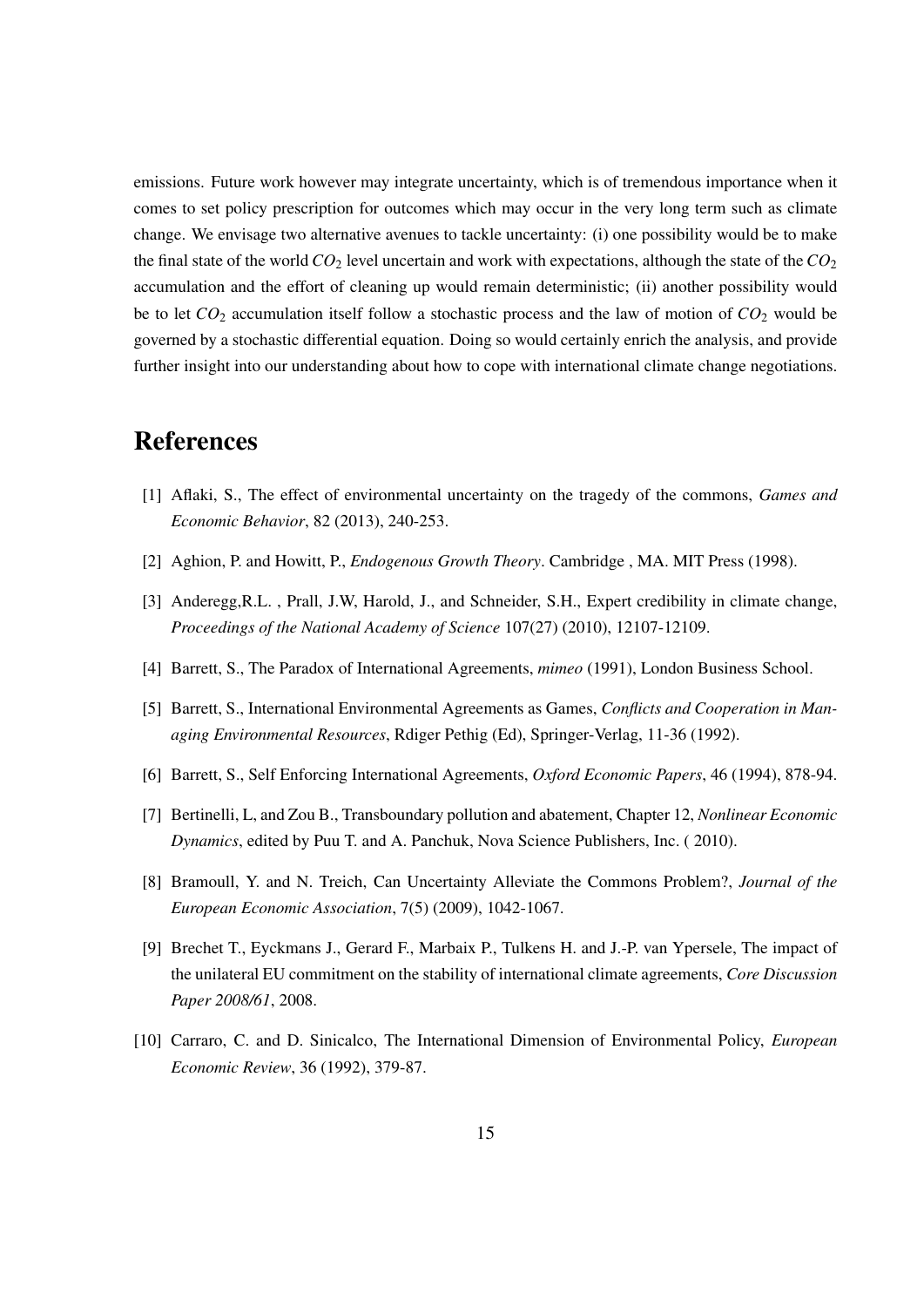- [11] Carraro, C. and D. Sinicalco, Strategies for the International Protection of the Environment, *Journal of Public Economics*, 52 (1993), 379-87.
- [12] Chander, P. and H. Tulkens, Theoretical Foundations of Negotiations and Costs Sharing in Transfrontier Pollution Problems, *European Economic Review*, 36 (1992), 388-98.
- [13] Charney, J., 1979, Carbon Dioxide and Climate: A Scientific Assessment, National Research Council, Washington, DC: The National Academies Press.
- [14] Chiang A. *Elements of dynamic optimization*, Waveland Press (2000).
- [15] Clemhout S. and H. Wan Jr., Dynamic common property resources and environmental problems, *Journal of Optimization Theory and Application* 46(1985), 471-481.
- [16] Dockner E., Jorgensen S., Van Long N., and Sorger G., *Differential games in economics and management*, Cambridge University Press (2000).
- [17] Dockner E. and Sorger G., Existence and properties of equilibria for a dynamic game on productive assets, *Journal of Economic Theory* 7(1996)1, 209-227.
- [18] Dockner E. and Van Long N., International pollution control: Cooperative versus noncooperative strategies, *J. Of Environmental Economics and Management*, 24(1993), 13-29.
- [19] *Energy Information Administration (EIA)*, International Energy Outlook 2006, US Dept. of Energy, Washingtion, D.C. (2006).
- [20] Es, P. and L. White, Precautionary Bidding in Auctions, *Econometrica*, 72(1) (2004), 77-92.
- [21] *European Commission (EC)*, 2007, Sustainable power generation from fossil fuels: aiming for nearzero emissions from coal after 2020, Communication from the Commission to the Council an dthe European parliament. http://ec.europa.eu/environment/climat/ccs/pdf/com2006<sub>0</sub>843<sub>e</sub>n.pdf.
- [22] Fankhauser, S. and Kverndokk, S., The global warming game: Simulations of a CO2-reduction agreement, *Resource and Energy Economics*, 18(1) (1996), 83-102.
- [23] Goldman S.M., "Optimal growth and continual planning revision", *Review of Economic Studies*, 35(2)( 1968), 145-154.
- [24] Hartl R., S. Sethi and R. Vickson (1995), *A survey of the maximum princeiples for optimal control problems with state constraints*, SIAM Review, 37(2), 181-218.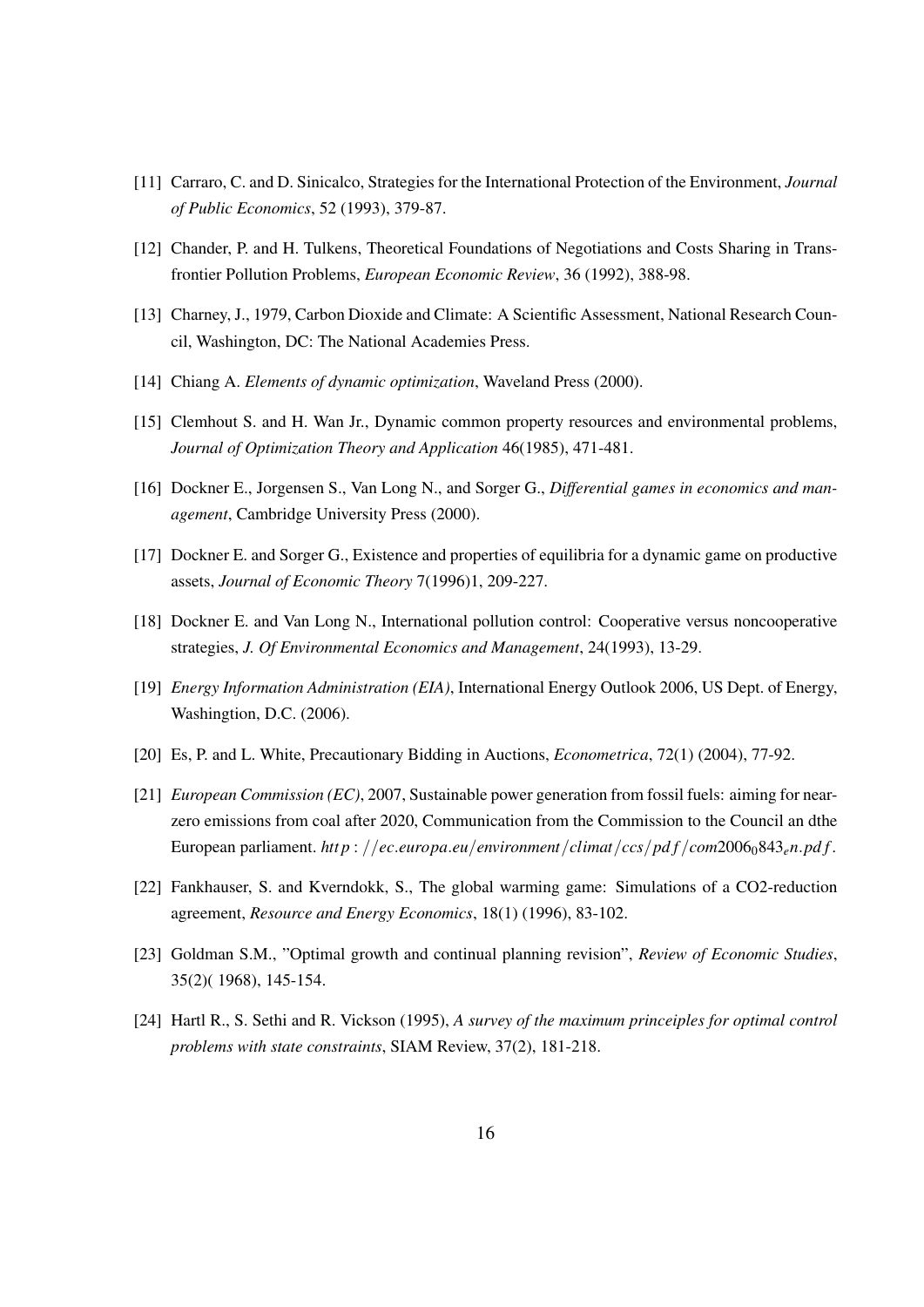- [25] Hoel, M., "Efficient international agreements for reducing emissions of CO2", *Energy Journal* 12 (1991), 93-107.
- [26] International Energy Agency (IEA), World Energy Outlook 2008, IEA publications. (2008).
- [27] Intergovernmental Panel on Climate Change (IPCC), Working Group 3, Economic and Social Dimensions of Climate Change. Cambridge University Press (1995).
- [28] Intergovernmental panel on climate Change (IPCC), Carbon dioxide capture and storage, Special report, Cambridge University Press, (2007).
- [29] Itaya J and K. Shimomura, A dynamic conjectureal variations model in the private provision of public goods: a differential game approach, *Journal of Public Economics*, 81(2001), 153-172.
- [30] Liang X., D. Reiner, J. Gibbons and J. Li Getting ready for carbon capture and storage by issuing capture options, *Environment and Planning A* (2010), 42(6), 1286-1307.
- [31] Long N., *A surveyy of Dynamic Games in Economics*, World Scientific(2010).
- [32] Pereau, JC and Tazdait, T., " Co-operation and Unilateral Commitment in the Presence of Global Environmental Problems", *Environmental and Resource Economics*, 20(3) (2001), 225-239.
- [33] Ploeg F. and A. Zeeuw, 1992. "International aspects of pollution control," *Environmental* & *Resource Economics*, 2(2), 117-139.
- [34] Reinganum J. and N. Stokey, "Oligopoly extraction of a common perperty natureal resource: The importantce of the period of commitment in dynamic games"', *International Economic Review*,39(1) (1985), 161-173.
- [35] Reinganum J., " On the diffusion of new technology: A game theoretic approach", *The Review of Economic Studies*, 48(3) (1981), 395-405.
- [36] Stokey N.L., "Are there limits to growth?" *International Economic Review*, 39(1)(1998),1-31.
- [37] Zagonari, F., "International Pollution Problems: Unilateral Initiatives by Environmental Groups in One Country", *Journal of Environmental Economics and Management*, 36(1) (1998), 46-69.
- [38] Zou B., "Differential Games with (A)symmetric Players and Heterogeneous Strategies", CREA Discussion Paper, 2014-14.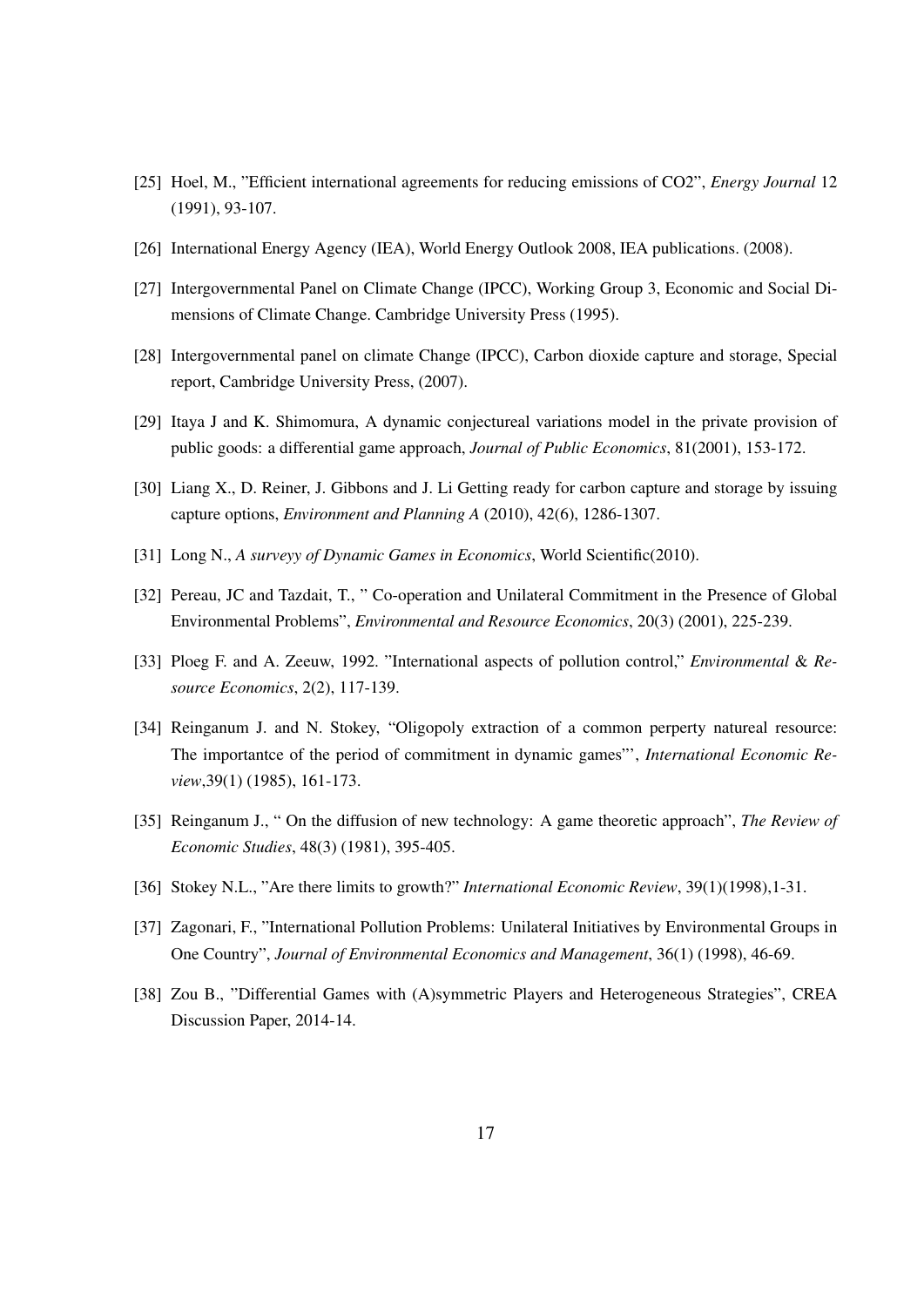## A Appendix:Homogenous strategies

#### A.1 Open-loop strategies

For simplicity, we suppose the two countries are symmetric and commit to an abatement strategy based only upon time *t*, ignoring the current state of pollution. Player *i*'s objective function consists in maximizing her utility stream with respect to  $u_i(t)$ 

$$
\max_{u_i(t)} \int_0^{\overline{T}} e^{-r_i t} \left( -x(t) - \frac{\alpha_i}{2} u_i^2 \right) dt + S(x(\overline{T})), \tag{12}
$$

subject to the state constraint  $(1)$ .

It is easy to see that player  $i$ 's Hamiltonian function<sup>15</sup> is

$$
H_i(x, u_i, \lambda_i, t) = \left(-x(t) - \frac{\alpha_i}{2}u_i^2\right) + \lambda_i\left[E(t) - (u_i + u_j^*(t))\sqrt{x(t)} - \delta x(t)\right],
$$

where  $u_j^*$  represents the optimal strategy of variable  $u_j$  of player *j*.

Pontryagin's maximum principle leads to

$$
u_i(t) = -\frac{\lambda_i(t)\sqrt{x(t)}}{\alpha_i},\qquad(13)
$$

and the costate variable, the shadow value here, is

$$
\dot{\lambda}_i(t) = r_i \lambda_i(t) - \frac{\partial H_i}{\partial x} = (r_i + \delta) \lambda_i + \frac{u_i + u_j^*}{2\sqrt{x}} \lambda_i + 1, \tag{14}
$$

with transversality condition

$$
\lim_{t \to \infty} e^{-r_i t} \lambda_i(t) x(t) = 0, \text{ or } \lambda(T) = S_x(x^*(T)).
$$
\n(15)

**Remark.** From (14), we can see that the natural absorption rate  $\delta$  has the same effect as the time preference  $r_i$ . In the following calculation, we will set  $\delta = 0$ , i.e. set  $r_i$  as  $r_i + \delta$ , while refereing to it when interpreting our results.

Furthermore, supposing symmetry between countries, i.e.  $r_i = r_j = r$ ,  $\alpha_i = \alpha_j = \alpha$ , we have

$$
u_i(t) = u_j(t) = u(t), \lambda_i(t) = \lambda_j(t) = \lambda(t),
$$

<sup>&</sup>lt;sup>15</sup>Notice there is an exogenous function  $E(t)$  which may depend on time *t*, in particular during the short run. The dynamic programming HJB equation is a real partial differential equation with term *V<sup>t</sup>* , given there is no boundary (or transversality) condition and non-linear-quadratic setting. In general, this makes the search for a solution more difficult, and stationarity usually does not hold any more. From this point of view, with *E*(*t*) a given function of time *t*, Pontryagin's maximum principle provides richer results.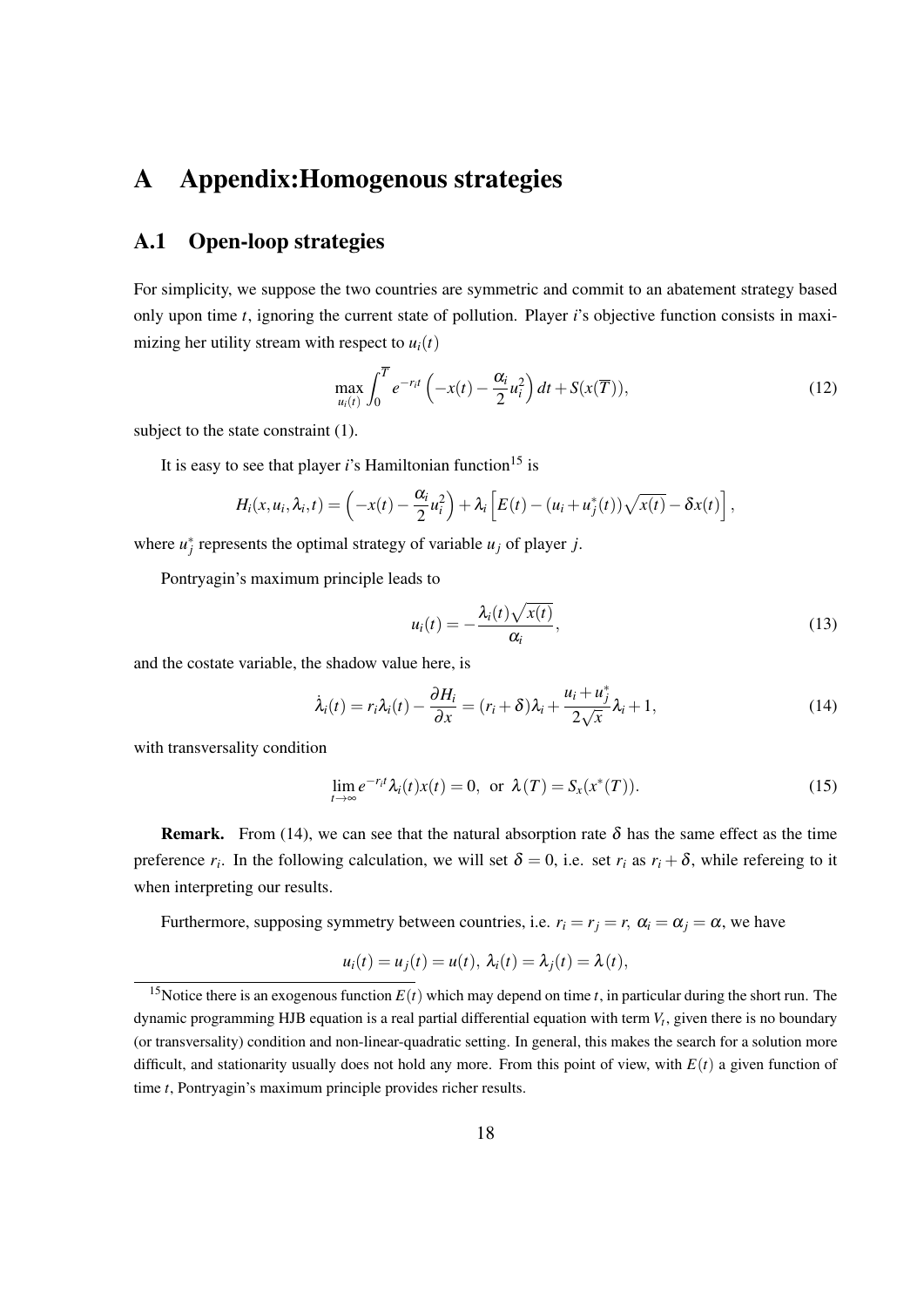This symmetry is preserved for the optimal values, such that the above analysis yields the following system

$$
\begin{cases}\n u^*(t) = -\frac{\lambda(t)\sqrt{x(t)}}{\alpha}, \\
 \dot{x} = E(t) + \frac{2\lambda x(t)}{\alpha} - \delta x(t), \\
 \dot{\lambda} = 1 + r\lambda - \frac{\lambda^2}{\alpha},\n\end{cases}
$$
\n(16)

with the initial condition, and the transversality condition (15). The shadow price λ (which is a *Riccati equation*) can be solved explicitly, while pollution state  $x$  is a linear equation. Hence, we obtain the explicit solution for the open loop problem. For the long run steady state, it yields,

$$
\begin{cases}\n\lambda(t) = \overline{\lambda} = \frac{\alpha r}{2} - A(<0), \ \overline{T} = \infty, \\
x_o(t) = e^{\frac{2\overline{\lambda}}{\alpha}t} \left[ x(0) + \int_0^t e^{-\frac{2\overline{\lambda}}{\alpha}s} E(s) ds \right], \ \overline{T} = \infty\n\end{cases}
$$
\n(17)

with  $A = \sqrt{\alpha + (\frac{r\alpha}{2})^2}$  $\frac{\alpha}{2}$ )<sup>2</sup>.

While, if  $\overline{T} = T < \infty$ , the short run dynamics are given as follows: for  $0 < t < T$ ,

$$
\begin{cases}\n\lambda(t) = \begin{cases}\n\frac{r\alpha}{2} + A - \frac{2A}{C_0 e^{\frac{2At}{\alpha}} + 1}, & \text{if } S_x(x^*(T)) \neq \frac{r\alpha}{2} - A, \\
\frac{r\alpha}{2} - A(-\overline{\lambda}), & \text{if } S_x(x^*(T)) = \frac{r\alpha}{2} - A, \\
x_o(t) = e^{\int_0^t \frac{2\lambda(s)}{\alpha} ds} \left[ x(0) + \int_0^t e^{-\int_0^{\tau} \frac{2\lambda(s)}{\alpha} ds} E(\tau) d\tau \right], & \overline{T} = T < \infty, \\
A - \left[ S_x(x^*(T)) - \frac{r\alpha}{2} \right] e^{-\frac{2A}{\alpha}T}.\n\end{cases}\n\end{cases}\n\tag{18}
$$

The above explicit solutions provide the short run dynamics of the system under open-loop strategy. Comparing with infinite time horizon, where the shadow price is always constant over time, if there is finite time target for the pollution level,  $S(x(T))$ , the shadow value,  $\lambda(t)$ , changes over time to match this final target. The explicit solution yields

$$
\lambda(t) = \begin{cases}\n> 0, \text{ if } 0 > S_x(x^*(T)) > \frac{r\alpha}{2} - A, \\
0, \text{ if } S_x(x^*(T)) = \frac{r\alpha}{2} - A, \\
< 0, \text{ if } S_x(x^*(T)) < \frac{r\alpha}{2} - A(< 0),\n\end{cases}
$$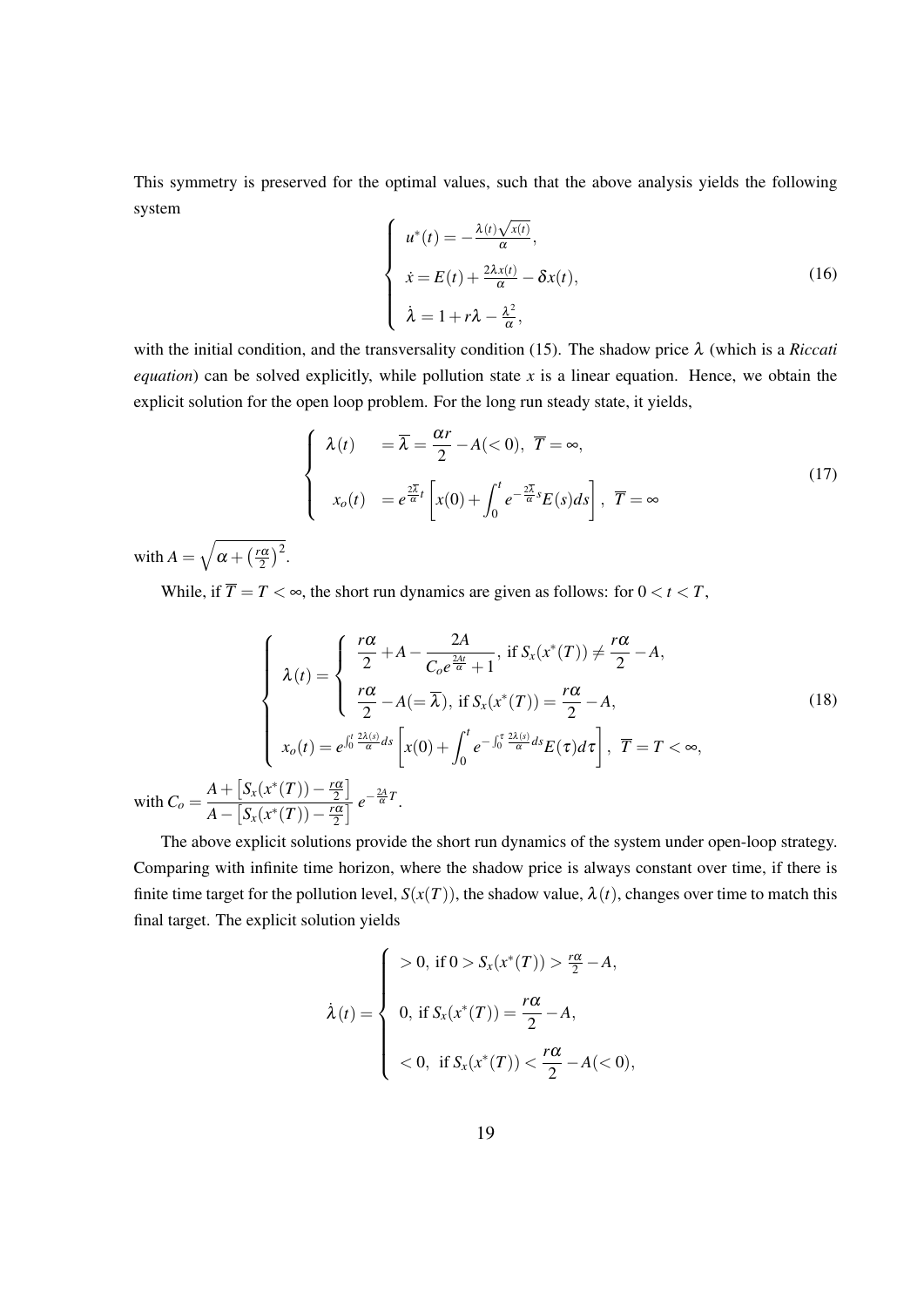Recall the shadow value  $\lambda$  measures the unit effect of pollution, hence, it is not surprising to notice that the short run dynamics depend essentially on the slope of the terminal condition  $S<sub>x</sub>$ , rather than on the terminal condition itself. Except in a perfect setting where the dynamics are constant and equal to exactly the long run steady state, we have either over-shooting by imposing a too fast change at the end  $(|S_x(x^*(T))|$  is too large,  $S_x(x^*(T)) < \frac{r\alpha}{2} - A$ ) or under-shooting by imposing a too slow change at the end ( $|S_x(x^*(T))|$  is too small,  $\frac{r\alpha}{2} - A < S_x(x^*(T)) < 0$ ). In any of these two cases, the shadow price will not converge to its long run steady state. Therefore, the short run target may mislead the shadow value function during the transition, unless it is already at its steady state level.

We can conclude the above analysis as follows.

#### Proposition 1 *The optimal open-loop strategies yield:*

- *(I) In the short-run, the dynamics of the shadow value and the level of pollution depend on the terminal condition and the slope of the terminal condition, and are given by (18).*
- *(II) In the long run, the shadow value is constant and the level of pollution is changing over time, as noted in (17)*

*Moreover, there are three possibilities based on the emission of pollution.*

*(II.1) If pollution emission*  $E = \overline{E}$  *is a constant, there is a unique steady state, where states of pollution and abatement are constants and given by*

$$
x_o^* = -\frac{\alpha \overline{E}}{2\lambda^*}, \ \ u_o^* = -\frac{\lambda^* \sqrt{x^*}}{\alpha}.
$$

*(II.2) If pollution emissions*  $E = E(t)$  *are increasing (or decreasing) over time with constant growth rate gE, the pollution state will increase (or decrease) at the same rate g<sup>E</sup> while abatement* increases (or decreases) at rate  $\frac{g_E}{2}$ . But the shadow value of the pollution is the same constant as *above.*

*(II.3) If pollution emission*  $E = E(t)$  *is neither of the above cases, then there is no balanced growth path nor a steady state.*

#### A.2 Markovian Nash Equilibrium

Now suppose that both countries can change the abatement strategies basing on the pollution state. Then each player is facing the same problem as above by choosing the abatement strategy  $u_i(t) = \Psi_i(x(t), t)$ for a given guessing optimal strategy of player j,  $\Phi_j(x,t), \forall (x,t) \in \mathbb{R}^2_+$ . In the sequel, we will employ the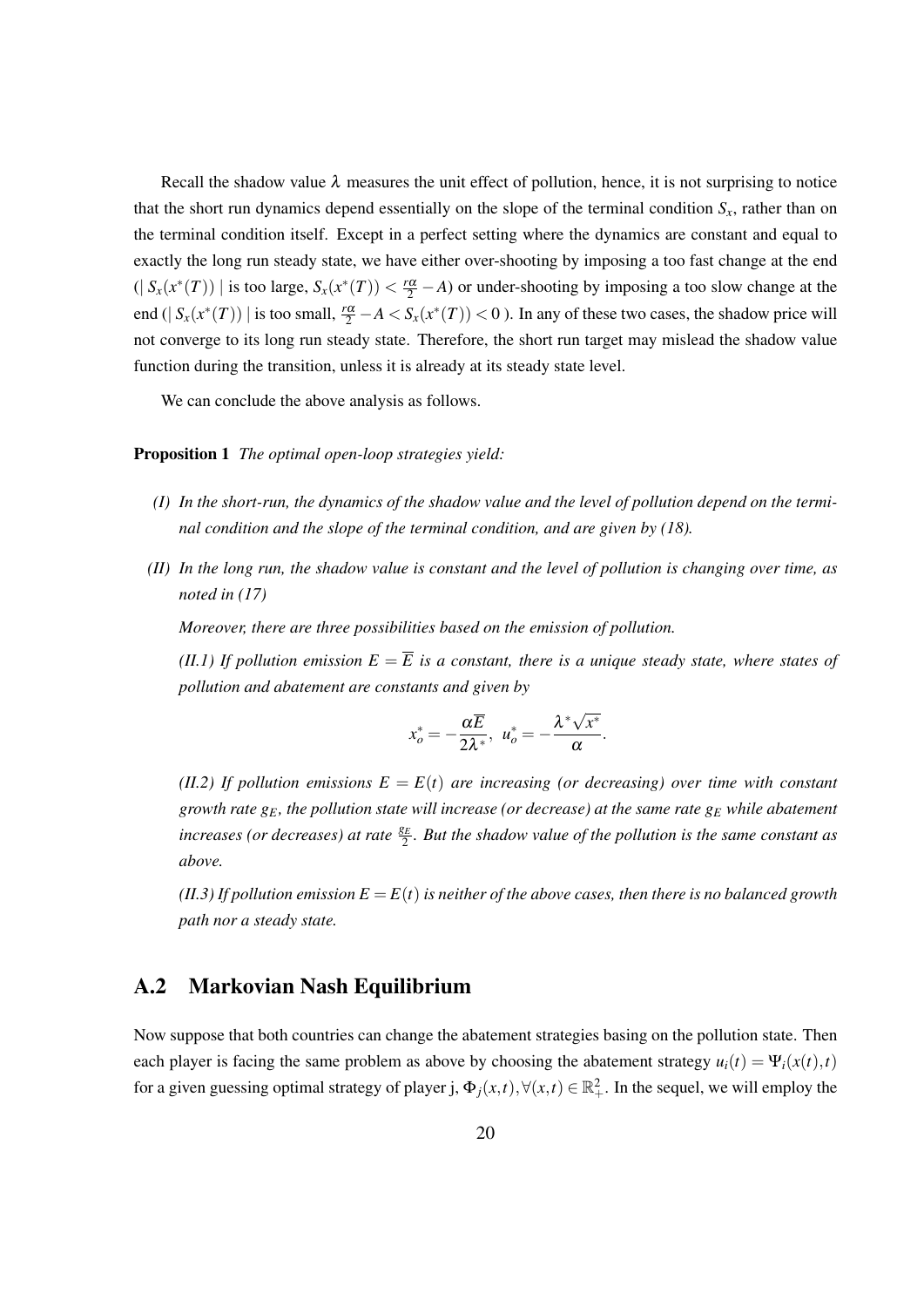similar conjecturing methods as the mixed strategy to look at one particular symmetric Markovian Nash Equilibrium.

Player i's Hamiltonian function is

$$
H_i(x, u_i, \phi_i, \Phi_j(x, t), t) = \left(-x(t) - \frac{\alpha_i}{2}u_i^2\right) + \phi_i\left[E(t) - (u_i + \Phi_j(x, t)\sqrt{x(t)}\right],
$$

with  $\phi_i$  player i's costate variable and  $\Phi_j(x,t)$  guessed player j's optimal strategy.

Pontryagin's maximum principle shows that

$$
u_i(t) = -\frac{\phi_i(t)\sqrt{x(t)}}{\alpha_i},\qquad(19)
$$

and

$$
\dot{\phi}_i(t) = r_i \phi_i(t) - \frac{\partial H_i}{\partial x} = r_i \phi_i + 1 + \frac{u_i + \Phi_j(x, t)}{2\sqrt{x}} \phi_i + \phi_i \sqrt{x} \frac{\partial \Phi_j(x, t)}{\partial x}, \tag{20}
$$

and its terminal condition. By conjecturing the optimal strategy of player j,  $\Phi_j(x,t) = -\frac{\phi_j(t)\sqrt{x}}{\alpha_j}$  $\frac{\alpha_j}{\alpha_j}$  and with symmetric assumption and searching for symmetric solution, it follows, the optimal strategy and costate variable check

$$
\begin{cases}\n u_i^*(t) = u_j^*(t) = u^*(t) = -\frac{\phi(t)\sqrt{x}}{\alpha}, \\
 \dot{x} = E(t) + \frac{2\phi x}{\alpha}, \\
 \dot{\phi} = 1 + r\phi - \frac{3\phi^2}{2\alpha},\n\end{cases}
$$
\n(21)

with initial condition and transversality condition.

Using similar methods to obtaining (18), we could get the similar explicit solutions for the short-run and long-run dynamics, especially the effect of the short-run target effect on the dynamics.

The long-run explicit solution to the Markovian strategy is given by

$$
\phi(t) = \overline{\phi} = \frac{1}{3} \left( \alpha r - \sqrt{(\alpha r)^2 + 6\alpha} \right) (< 0), \quad x_m(t) = e^{\frac{2\overline{\phi}}{\alpha}t} \left[ x(0) + \int_0^t e^{-\frac{2\overline{\phi}}{\alpha}s} E(s) ds \right].
$$
 (22)

And the short run dynamics basing on the terminal condition are

$$
\begin{cases}\n\phi(t) = \begin{cases}\n\frac{r\alpha}{3} + B - \frac{2B}{C_m e^{\frac{3Bt}{\alpha}} + 1}, & \text{if } S_x(x^*(T)) \neq \frac{r\alpha}{3} - B, \\
\frac{r\alpha}{3} - B(-\overline{\lambda}), & \text{if } S_x(x^*(T)) = \frac{r\alpha}{3} - B, \\
x_o(t) = e^{\int_0^t \frac{2\phi(s)}{\alpha} ds} \left[ x(0) + \int_0^t e^{-\int_0^{\tau} \frac{2\phi(s)}{\alpha} ds} E(\tau) d\tau \right], & \overline{T} = T < \infty,\n\end{cases}\n\end{cases}
$$
\n(23)